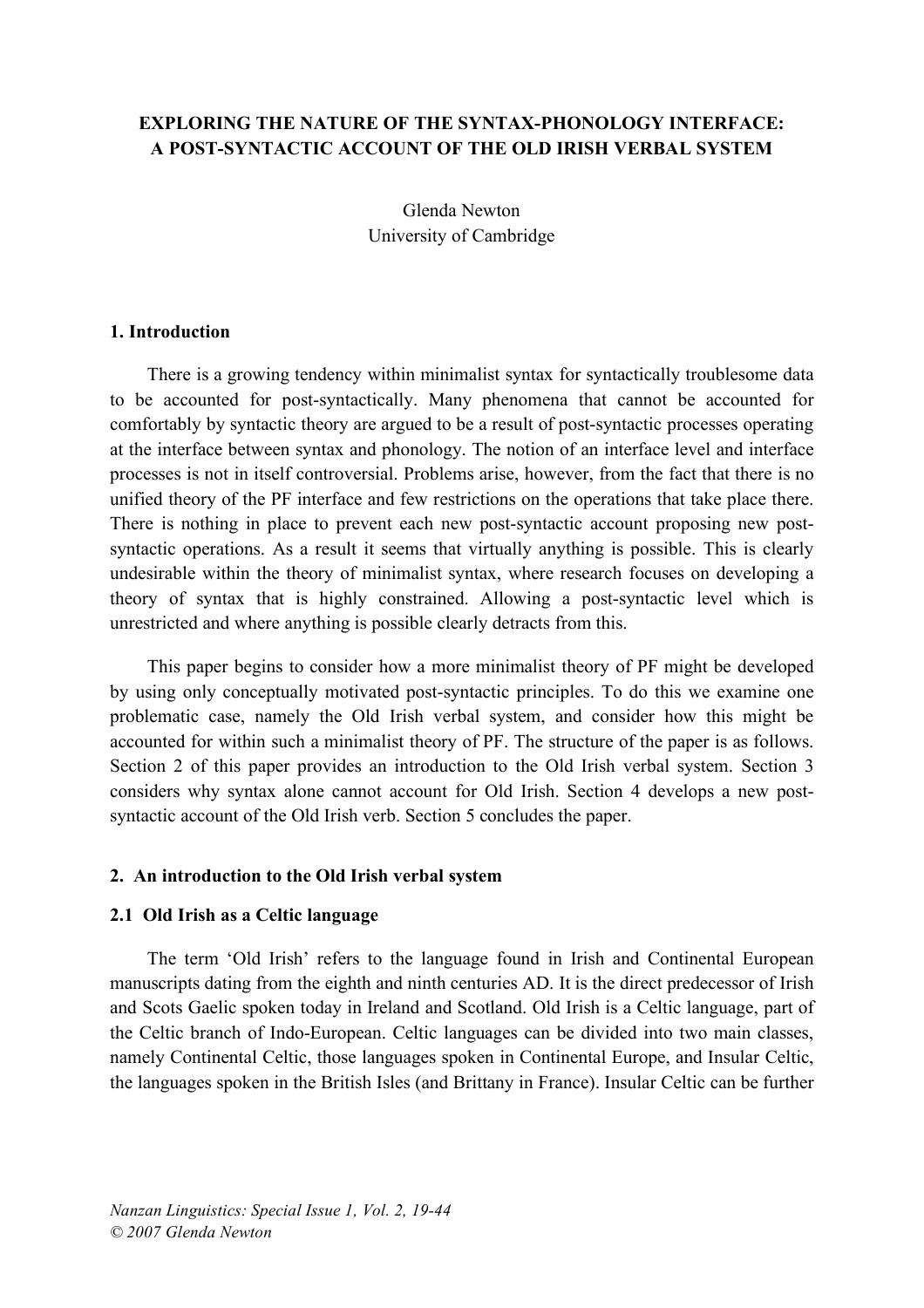divided into Brittonic and Goidelic, sometimes described as P Celtic and Q Celtic. The relationships between the Celtic languages can be seen in the tree below:<sup>1</sup>



Celtic languages are in many ways quite different from other Indo-European languages. From a syntactic perspective the most apparent idiosyncratic feature is that all the Insular Celtic languages, with the exception of Breton, they all demonstrate unmarked verb-initial word order.<sup>2</sup> This can be seen in the Modern Irish and Welsh examples given in (2) and (3) below.

| (2) | Chonaic<br>Seán an<br>madra<br>Sean the dog<br>see.PAST                            | (Modern Irish) |
|-----|------------------------------------------------------------------------------------|----------------|
|     | 'Sean saw the dog'                                                                 |                |
| (3) | Gwelai<br>Emrys<br>ddraig<br>would-see Emrys dragon                                | (Modern Welsh) |
|     | 'Emrys would see the dragon'                                                       |                |
|     | Old Irish resembles its modern counterparts in this respect, showing unmarked verb |                |

initial order in both main and embedded clauses:

|  | $(4)$ a. <i>béoigidir</i>                             | <i>in spirut in corp in fect so</i> |  |  |              |
|--|-------------------------------------------------------|-------------------------------------|--|--|--------------|
|  | vivifies. PRES. 3sG the spirit the body the time this |                                     |  |  |              |
|  | The spirit vivifies the body now'                     |                                     |  |  | (Wb $13d7$ ) |

<sup>&</sup>lt;sup>1</sup> The relationship between the Continental and Insular Celtic languages is somewhat controversial. See Russell (1995: 15–18) for an overview and further references.

<sup>&</sup>lt;sup>2</sup> Breton is argued to be a verb-second (V2) language (Stephens 1982; Borsley, Rivero and Stephens 1996; Borsley and Kathol 2000; Wilford 2005).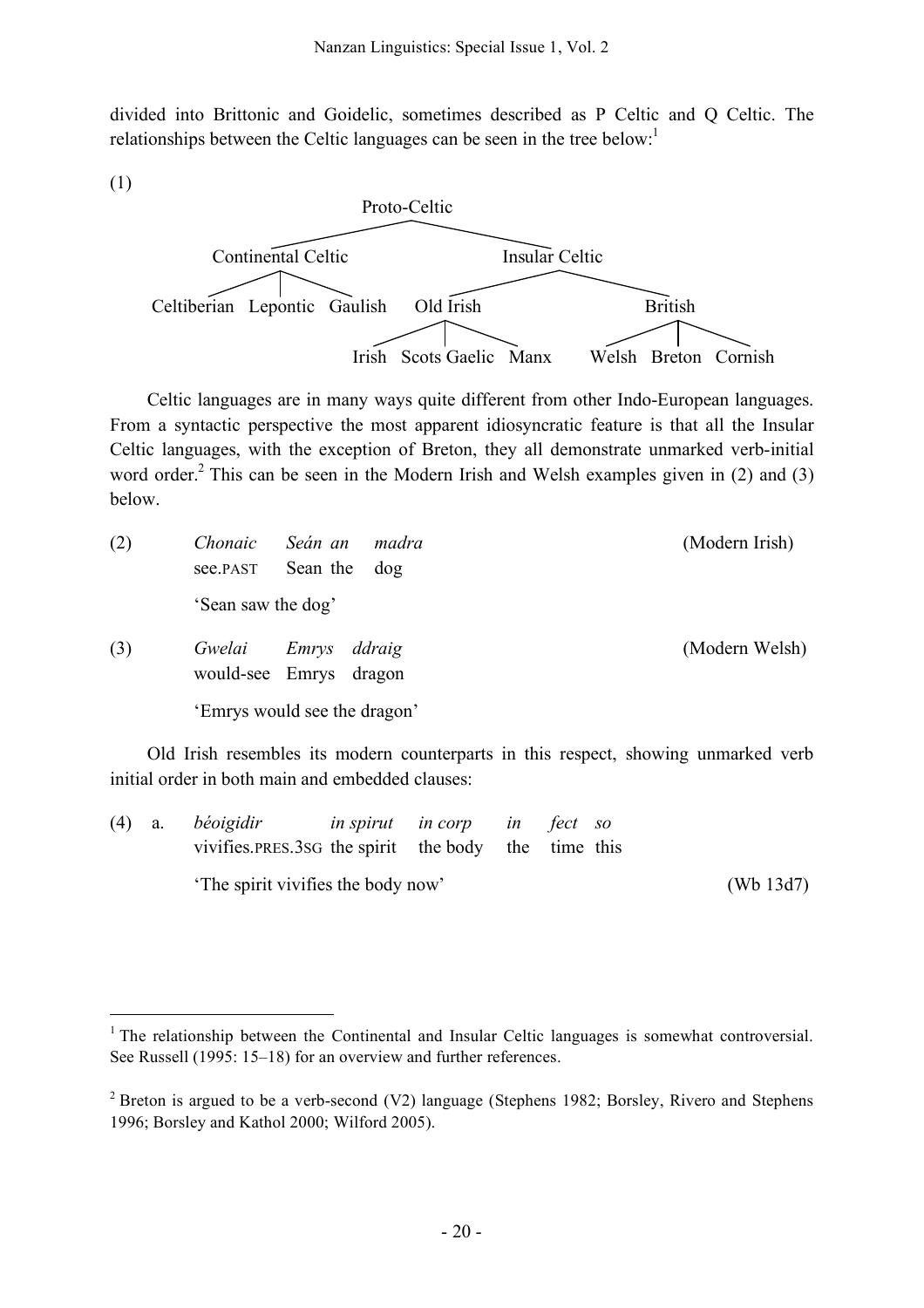| $\mathbf{b}$ . | as-rubart dia friu-som ara celebartis                    |  |  |  |                                         |  | a sollumnu <sup>3</sup> |
|----------------|----------------------------------------------------------|--|--|--|-----------------------------------------|--|-------------------------|
|                | say.PERF.3SG God to.3PL                                  |  |  |  | that celebrate.past.subj.3pl his feasts |  |                         |
|                | 'God said to them that they should celebrate his feasts' |  |  |  |                                         |  | $(M1102^d3)$            |

Although Old Irish is similar to the modern Celtic languages in terms of basic word order, it differs in one crucial respect: Old Irish has a double system of verbal inflection. Let us examine exactly what this entails.

## **2.2 The Old Irish double system of verbal inflection**

In Old Irish the form of the verb differs depending on the position of the verb in the clause. In the case of simple verbs, the verb differs in terms of its inflectional ending. When the verb is in absolute initial position in the clause it has absolute inflection:

| (5) | léicid-som                                                  | cloich asa | tailm              |
|-----|-------------------------------------------------------------|------------|--------------------|
|     | release.PRES.3SG.ABS-emph.part.3SG.M stone out-of-his sling |            |                    |
|     | 'He releases a stone out of his sling'                      |            | $(LU 6210 - 6211)$ |

When the verb is in non-initial position, for example when it is preceded by a so-called 'conjunct particle' (e.g. a complementizer or a negative or interrogative particle), the verb has conjunct inflection, as shown in (6).

| (6) | cenid                               | leci                                       | ın                  | metur |  |
|-----|-------------------------------------|--------------------------------------------|---------------------|-------|--|
|     |                                     | although.NEG allow.PRES.3SG.CONJ the metre |                     |       |  |
|     | 'Although the metre does not allow' |                                            | $(M1 30^{\circ}10)$ |       |  |

The verbs given in examples (5) and (6) are identical in terms of person, number, tense, aspect and mood. The different forms, *léicid* and *leci* result purely from their different positions in the clause. The distinction between absolute and conjunct is present in all persons. This can be seen in the paradigms for the present tense of *léicid* 'lets', *marbaid* 'kills' and *berid* 'carries' given in table 1 below:

|                 | Absolute | Conjunct |                 | Absolute | Conjunct       |                 | Absolute      | Conjunct |
|-----------------|----------|----------|-----------------|----------|----------------|-----------------|---------------|----------|
| 1sg             | léiciu   | -léiciu  | 1sg             | marbu    | - <b>marbu</b> | 1sg             | <u>biru</u>   | -biur    |
| 2sg             | léici    | -léici   | 2sg             | marbai   | -marbai        | 2sg             | <u>biri</u>   | -bir     |
| 3sg             | léicid   | -léici   | 3sg             | marbaid  | -marba         | 3sg             | berid         | -beir    |
| 1 <sub>pl</sub> | léicmi   | -léicem  | 1 <sub>pl</sub> | marbmai  | -marbam        | 1 <sub>pl</sub> | <b>bermai</b> | -beram   |
| 2 <sub>pl</sub> | léicthe  | -léicid  | 2 <sub>pl</sub> | marbthae | -marbaid       | 2 <sub>pl</sub> | beirthe       | -berid   |
| 3 <sub>pl</sub> | léicit   | -léicet  | 3 <sub>pl</sub> | marbait  | -marbat        | 3 <sub>pl</sub> | berait        | -berat   |

Table 1: The present tense of *léicid* 'lets', *marbaid* 'kills' and *berid* 'carries'

 $3$  In this example the conjunction  $ara^n$  'in order that' functions as a generic 'that' complementizer. This usage is not very frequent in Old Irish. See Ó hUiginn (1997) for discussion.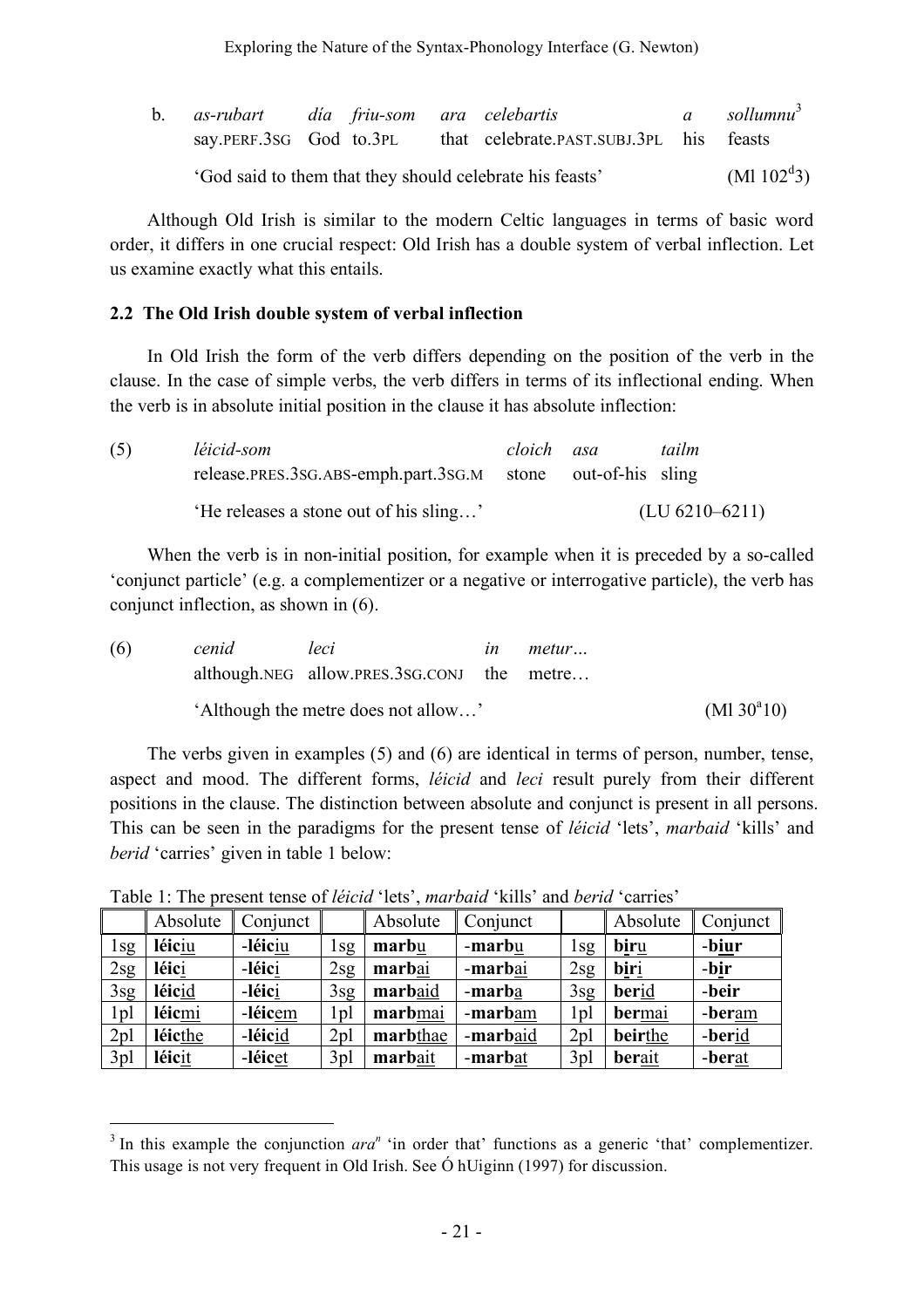In addition to simple verbs, Old Irish also has a large number of compound verbs. Compound verbs consist of a simple verb plus one or more preverbs. Preverbs are particles etymologically related to prepositions that change the meaning of the verb in generally unpredictable ways. For example, the compound verb *fo-reith* 'helps' consists of the simple verb *reithid* 'runs' and the preverb *fo* 'under'.

Unlike simple verbs, compound verbs show no variation in terms of their endings. Compound verbs always have conjunct inflection. However, in different clausal positions compound verbs have different stems. When a compound verb appears in absolute initial position in the clause, it is deuterotonic, so called because the stress falls on the second syllable:

(7) *do-beir in fer in claideb don macc* gives.DT the man the sword to.the boy

'The man gives the sword to the boy'

When a compound verb is in non-initial position, it is prototonic, i.e. the stress falls on the initial syllable, the regular Old Irish stress pattern.

(8) *ní tabair in fer in claideb don macc* NEG gives.PT the man the sword to.the boy

'The man does not give the sword to the boy'

Deuterotonic and prototonic forms differ from one another to a great extent. This can be seen in table 2 below. 4

|                 | Deuterotonic $\ $ | Prototonic |                 | Deuterotonic | Prototonic |                 | Deuterotonic | Prototonic   |
|-----------------|-------------------|------------|-----------------|--------------|------------|-----------------|--------------|--------------|
| l sg            | do-biur           | -tabur     | l sg            | ad-cíu       | -aicciu    | i sg            | do-gníu      | $-dén(a)$ im |
| 2sg             | do-bir            | -tabair    | 2sg             | ad-cí        | $-ac1$     | 2sg             | do-gní       | $-dén(a)i$   |
| 3sg             | do-beir           | -tabair    | 3sg             | ad-cí        | $-a1cc1$   | 3sg             | do-gní       | $-dén(a)i$   |
| l pl            | do-beram          | -taibrem   | l pl            | ad-ciam      | -accam     | l pl            | do-gníam     | -dénam       |
| 2 <sub>pl</sub> | do-berid          | -taibrid   | 2 <sub>pl</sub> | ad-ciid      | -accid     | 2 <sub>pl</sub> | do-gniith    | -dénid       |
| 3pl             | do-berat          | -taibret   | 3 <sub>pl</sub> | ad-ciat      | -accat     | 3pl             | do-gníat     | -dénat       |

Table 2: The present tense of *do-beir* 'gives', *ad-cí* 'sees' and *do-gní* 'does'

For the purpose of this paper we will focus primarily on simple verbs. Little more will be said regarding compound verbs. For more details on this topic see Newton (2006).

<sup>&</sup>lt;sup>4</sup> The phonological differences between deuterotonic and prototonic forms are a result of sound changes affecting the different forms differently because of the difference in stress. See McCone (1997) for details.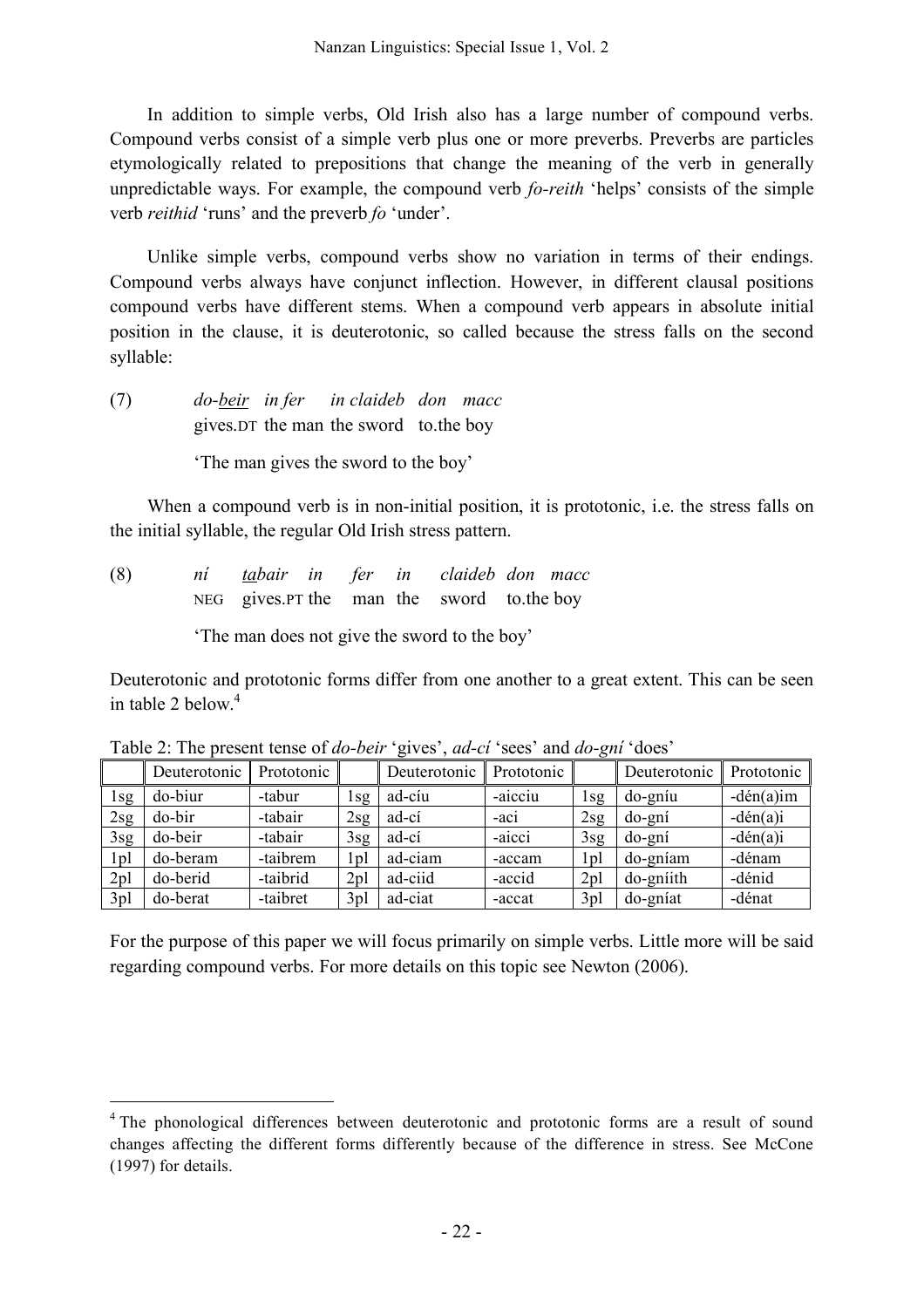#### **3. Why syntax alone cannot account for the Old Irish verb**

#### **3.1 Two types of verb movement: Carnie, Harley and Pyatt 2000**

The main existing syntactic account of the Old Irish double system of inflection is that of Carnie, Harley and Pyatt (2000 – hence CHP). CHP build on the basic insight that the different verbal forms are linked to different positions in the clause, by arguing that the verb is spelled out differently depending on its syntactic position. CHP assume that absolute inflection is associated with the C position. Therefore, only when the verb is in C will it have absolute inflection. In any other syntactic position it will have conjunct form.

CHP propose that Old Irish has a filled C requirement, in other words C must receive a phonological realisation. Since Chung and McCloskey (1987) it has been widely assumed that conjunct particles are complementizers. This being the case, we would expect them to be merged in the C position. Therefore, whenever there is a conjunct particle, C is necessarily filled, and the filled C requirement is satisfied. As a result the verb appears in T and has conjunct inflection. When there is no conjunct particle merged in C, however, some other element must move to fill C. When the verb is compound and there is no conjunct particle, the initial preverb of the compound verb moves to fill the C position. In this case the remainder of the verb stays in T, and so has conjunct inflection. When the verb is simple, however, and there is no conjunct particle in C, the whole verb moves from T to C, and so is spelled out with absolute inflection. This is shown schematically in the trees below:



The idea that different verbal forms can be linked to different syntactic positions is theoretically appealing. However, there must also be empirical data to support this view. This is the topic of the next section.

### **3.2 A closer look at simple verbs – the empirical evidence**

CHP invoke two types of evidence to support their claim that simple verbs in Old Irish raise to the C position, namely object pronouns and relative constructions. We will examine each of these in turn.

#### **3.2.1 Object pronouns**

As in many other Indo-European languages, object pronouns in Old Irish are enclitic and always appear in second position. If the verb form is simple and in initial position, the object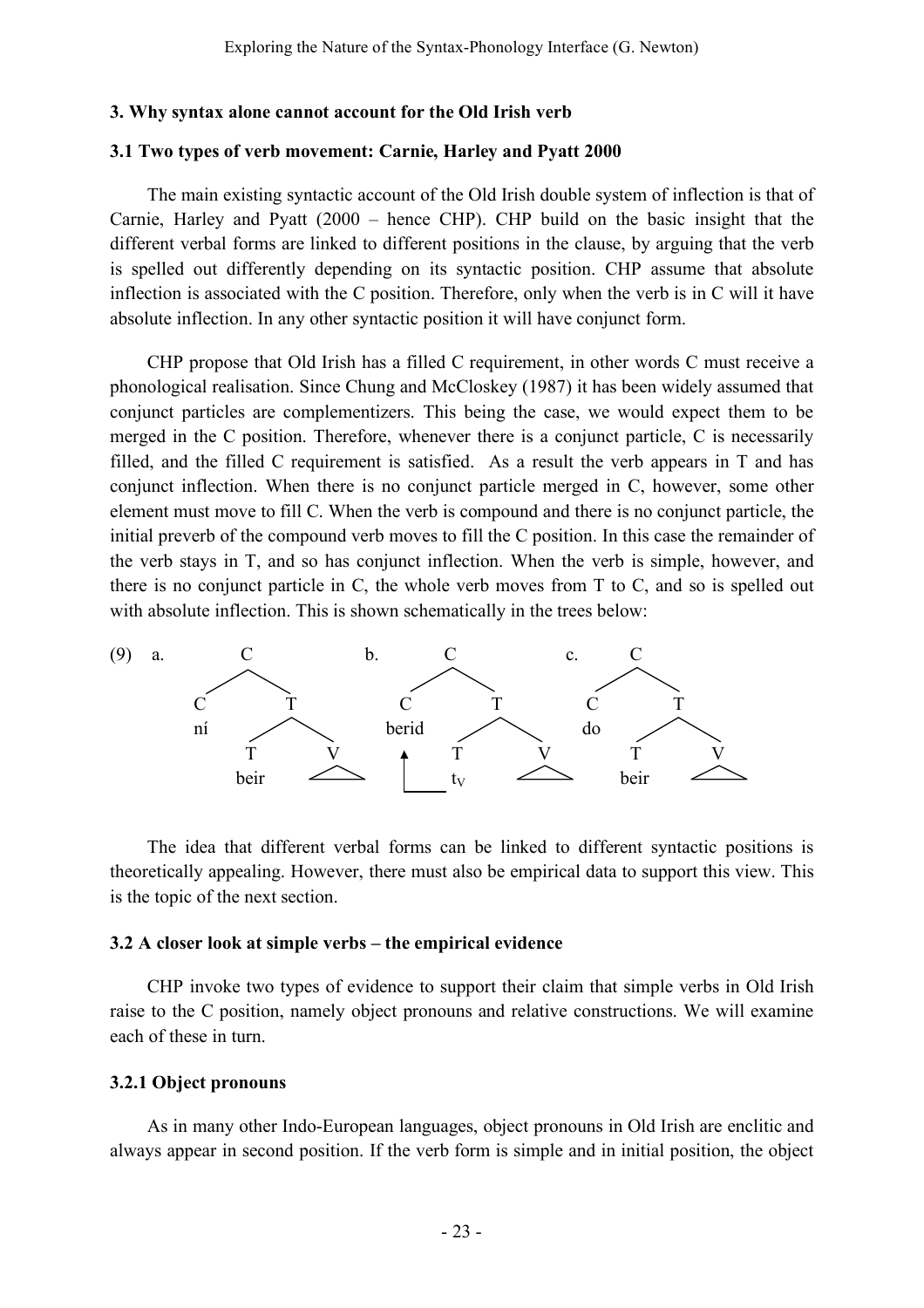pronoun is suffixed to it, as in (10). If the verb follows a conjunct particle, the object pronoun is infixed between the conjunct particle and the verb, as in (11). If there is no conjunct particle and the verb is compound, the object pronoun is infixed between the initial preverb and the remainder of the verb, as shown in (12).

| (10) | do apstalaib beirth-i<br>Eorum is<br>Eorum COP to apostle.DAT.PL carries-SUFF.3SG.M |                    |
|------|-------------------------------------------------------------------------------------|--------------------|
|      | The Eorum he applies it to the apostles'                                            | $(M194^b1)$        |
| (11) | charat-sa<br>$N$ <i>i</i> -m<br>NEG-INF.1SG loves.PRES.3PL.CONJ-emph.part.1SG       |                    |
|      | 'They do not love me'                                                               | (Wb $5^{\circ}6$ ) |
| (12) | $du-s$<br>n-gní<br>PVB-INF.3SG.F makes.3SG.PRES.DT                                  |                    |
|      | 'He makes it $(f)$ '                                                                | $(Ml 29^a 3)$      |

According to syntactic accounts of clitic placement, object clitics have a set position in the clause (Kayne 1991). In many languages object pronouns seem to appear between C and T (see Kayne 1975, 1991, 1994, Cardinaletti and Roberts 2002 on Romance; Grohmann 2000 on dialects of German; Ackema and Neeleman 2005 on Middle Dutch). As clitics appear between these two functional projections, it is not entirely clear to which they belong. Cardinaletti and Roberts (2002) argue that clitics move to the left edge of the T complex. Uriagereka (1995) argues that they move to a projection, FP, which encodes point of view and is part of the C-projection. A full discussion of the target for and motivation behind clitic placement is beyond the scope of this paper. Crucially, object pronouns in Old Irish seem to occur in a similar position to those found in other European languages. If we consider the example given in (11) above, we find that the pronoun appears between the conjunct particle, a C element (Chung and McCloskey 1987) and the verb, in T. This suggests, that as in other European languages, object clitics in Old Irish appear between C and T. For concreteness it will be assumed that these pronouns occupy the lowest projection of the CP, equivalent to Rizzi's FinP. If this is the case, and the position of the clitics remains constant, then this supports CHP's analysis of simple verbs. CHP argue that when the verb is simple object pronouns appear to its right and are suffixed to it; this is what we would expect if the verb had raised to C.

The evidence from object pronouns, however, is not as clear-cut as CHP suggest. Crucially, the use of suffixed pronouns in Old Irish is restricted. Generally only third singular forms of the pronoun are found attached to third singular indicative verb forms, and even in these cases suffixed pronouns are not used consistently. The productive pattern in Old Irish seems to be infixation using the dummy preverb *no*.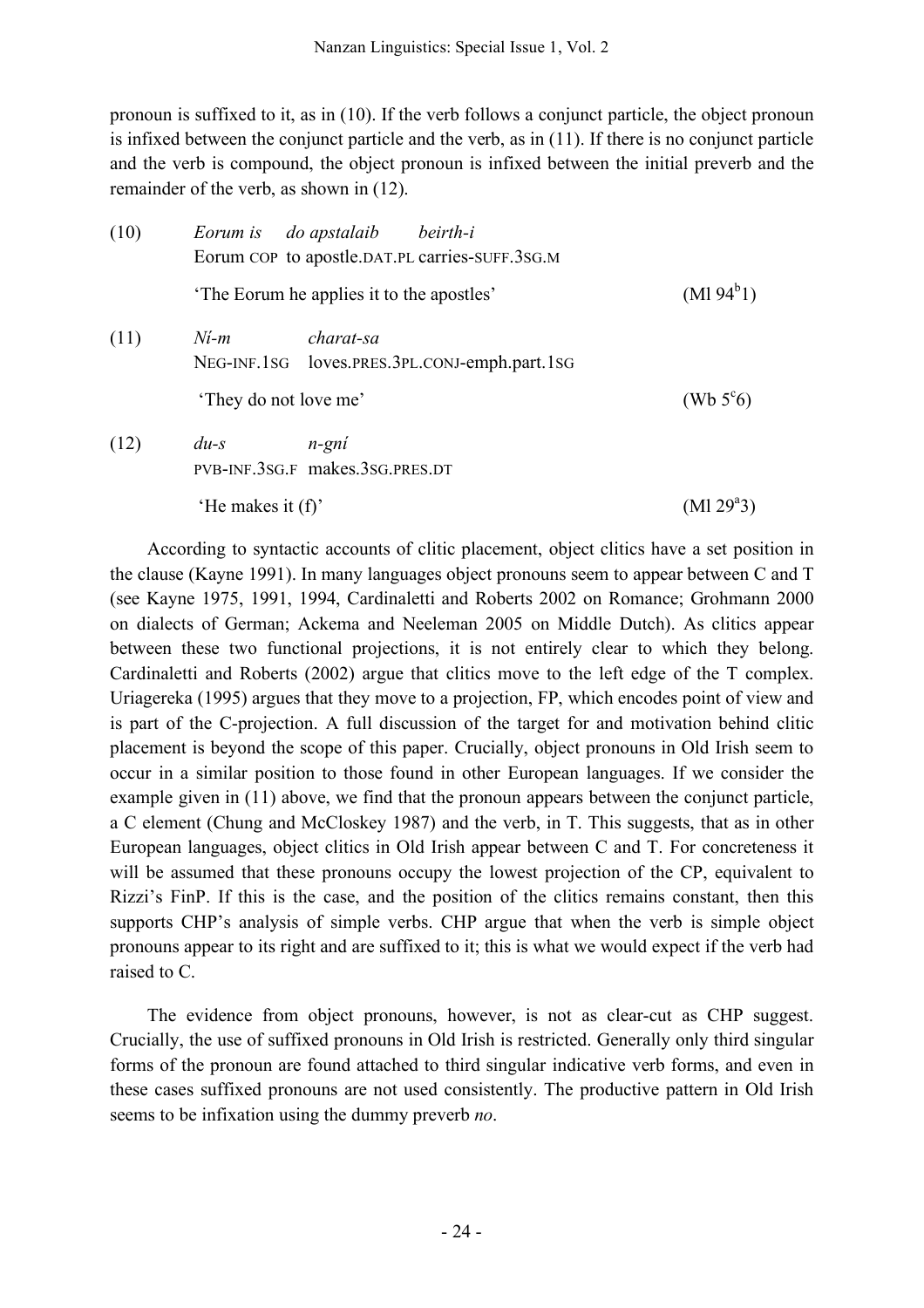(13) a. *no-s nguid-som* PVB-INF.3PL beseech.PRES.3SG.CONJ-emph.part.3SG.M 'He beseeches them' (Wb  $25^{b}9$ ) b. *ni hed no-t beir í nem* NEG it PVB-INF.2SG carry.PRES.3SG.CONJin heaven

> 'It is not this that brings you into heaven'  $(Wb 6°9)$

The restricted use of suffixed pronouns in Old Irish is problematic for CHP in two respects. First, the fact that suffixed pronouns are not productive and are only used in restricted contexts means that they do not provide convincing evidence that simple verbs move to C. The second, and perhaps more serious, problem is that CHP must be able to account for the productive pattern. It seems to be the case that when there is an object pronoun present V-to-C movement is blocked. One way to explain this could be to say that the infixed pronoun satisfies the filled C requirement (except in certain numbers and persons). However, if this is the case, then we would expect movement of the initial preverb to C also to be blocked when there is a pronoun and that does not seem to be so (see section 3.4 below). Similarly it could be argued that the dummy preverb *no* is merged into the C position whenever there is an infixed pronoun, and this satisfies the filled C requirement and prevents verb-movement to C. However, again this does not occur with compound verbs. If *no* were inserted with the pronoun we would expect this to be the case across the board, and so again movement of the initial preverb of the compound verb would also be blocked.

It seems, then, that instead of providing evidence to support CHP's view, object pronouns pose a significant problem for it. In the regular, productive case simple verbs clearly do not move to C when there is an object pronoun, as they appear with the dummy preverb *no*. Under CHP's theory there seems to be no satisfactory explanation as to why V-to-C movement is blocked in these cases. If, on the other hand, there is no filled-C requirement in Old Irish so the verb never moves to C and only ever moves as far as T, then the productive system is easily accounted for and it is only the irregular suffixed forms that require extra explanation.<sup>5</sup> A theory that accounts primarily for the regular construction seems clearly preferable to one that focuses on the irregular one. The evidence from object pronouns, then, is better accounted for if it is assumed that there is no filled-C requirement and the verb in Old Irish only raises as far as T.

### **3.2.2 Relative clauses**

The second piece of evidence invoked by CHP is that of relative marking. In Old Irish there are many different ways to mark a relative clause (see Thurneysen 1946: 312–325;

 $<sup>5</sup>$  This is reasonably straightforward. The irregular nature of suffixed pronouns can be accounted for if</sup> we assume that the combination of verb+suffix is learnt by rote as an irregularity and inserted into the appropriate syntactic context, rather than being derived through a regular syntactic process of cliticization.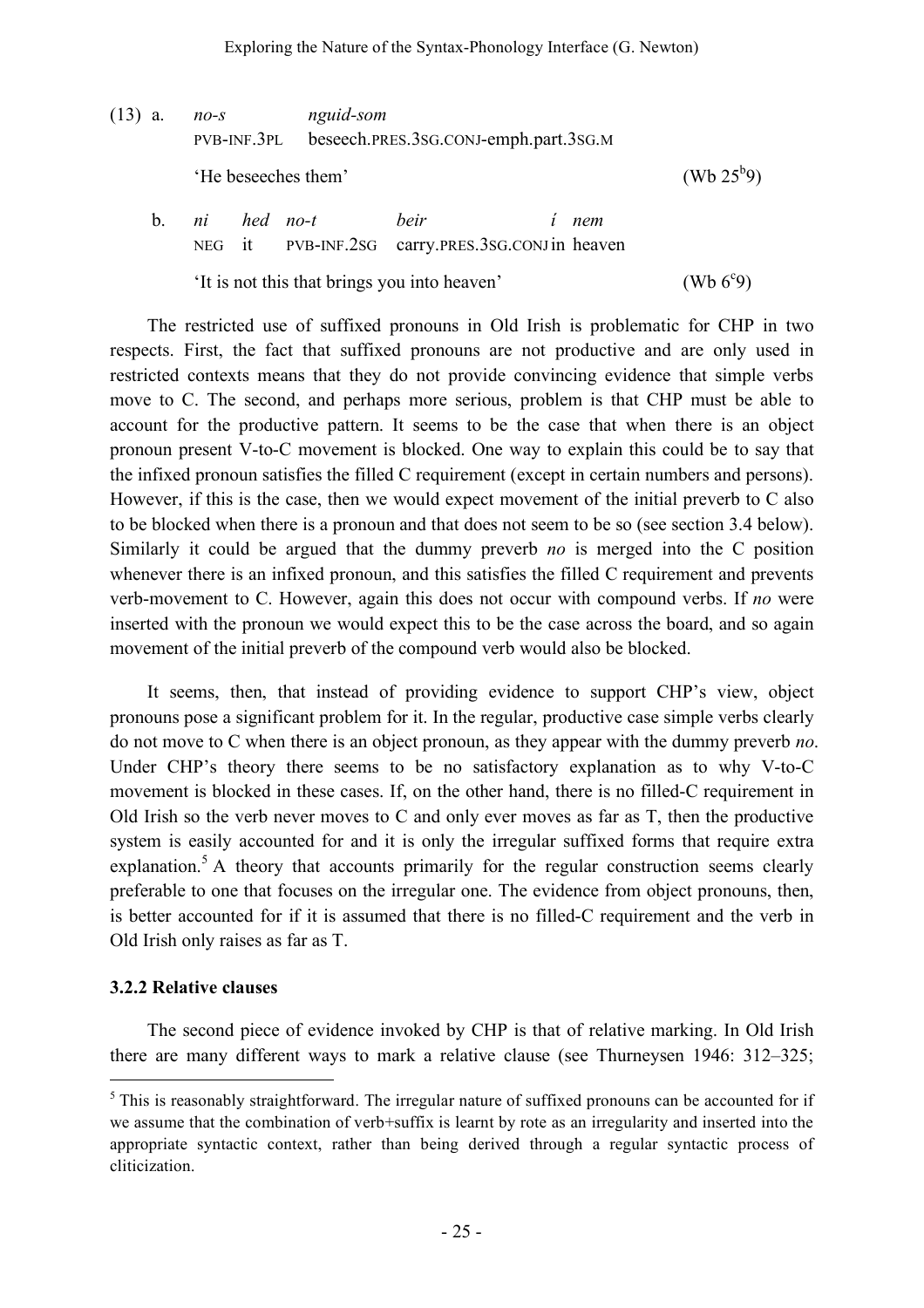McCone 1980; Ó hUiginn 1997). One way that a clause can be marked as relative is to use a special relative form of the verb. This can be seen in example (14) below, where the nonrelative form would be *gaibid* 'takes, seizes'.

(14) *is oinfer gaibes búaid diib inna chomalnad* COP one man take.PRES.3SG.REL victory of.3PL in its completing 'It is one man of them that gets victory for completing it' (Wb  $11^{\circ}4$ )

As noted above, relative clause marking is associated with the C position so the fact that special relative morphology is only found on simple verbs in absolute clause-initial position supports the idea that simple verbs move to C in Old Irish.

Like suffixed pronouns, special relative verb forms in Old Irish are restricted in distribution to verbs in the third person and, in the earliest texts, first plural (Thurneysen 1946: 313). In all other persons when there is no special relative form, the dummy particle *no* is inserted, which either lenites or nasalizes the initial segment of the verb and causes it to have conjunct inflection, as shown in the examples in  $(15)$ .

|         |  |                            | $(15)$ a. is hed in so no chairigur (non-rel cairigur)<br>COP it this PVB reprimand.PRES.1SG.CONJ |                     |
|---------|--|----------------------------|---------------------------------------------------------------------------------------------------|---------------------|
|         |  | 'This is what I reprimand' |                                                                                                   | (Wb $11^d$ 1)       |
| $b_{1}$ |  |                            | cid no mbetha (non-rel betha)<br>why PVB be.PAST.SUBJ.2SG.CONJ                                    |                     |
|         |  |                            | 'Why (is it that) you should be?'                                                                 | (Wb $4^{\circ}24$ ) |

It seems on closer inspection, then, that instead of supporting CHP's theory, the evidence from special relative forms is problematic. As is the case for suffixed pronouns, the special relative verb forms are so restricted that they cannot provide convincing evidence that simple verbs move to C. Moreover, CHP must be able to account for these restrictions, explaining why movement to C is blocked in the majority of relative contexts. This could perhaps be explained if we argue that a relative feature in C satisfies the filled C requirement or that *no* is inserted into the C position in relative contexts, preventing verb-movement to C. However, as was the case with object pronouns, a relative feature in C does not stop the initial preverb of a compound verb from appearing in C. As with object pronouns, it seems that in relative contexts, the productive pattern seems to be that where the verb only moves as far as T and the cases that seem to demonstrate V-to-C movement are exceptions, suggesting that we should not postulate a filled-C requirement for Old Irish.

There is further evidence from relative clauses to suggest that the verb only moves as far as T in Old Irish. The most common way to mark a relative clause in Old Irish is through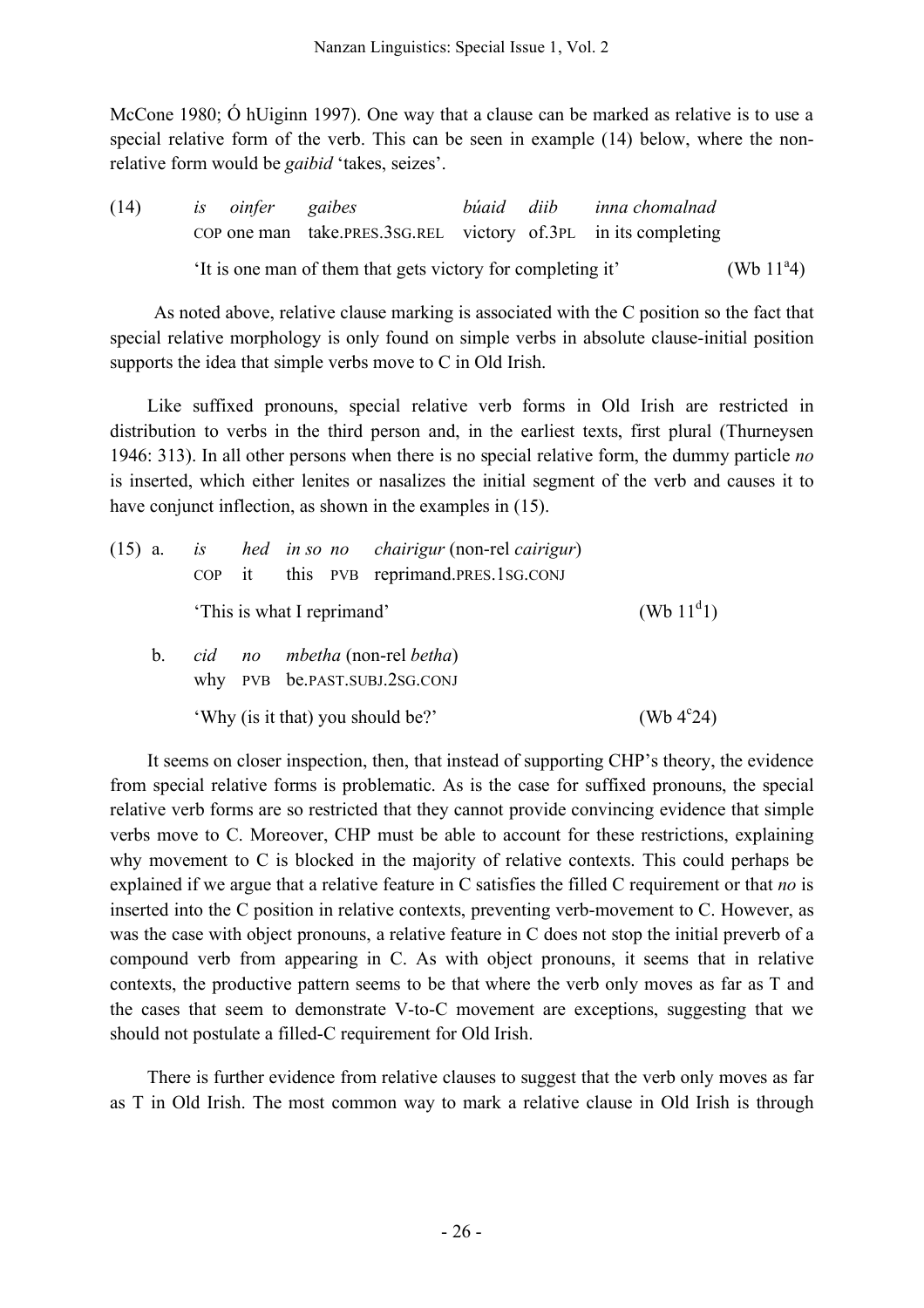lenition. When the verb is compound, lenition affects the segment after the initial preverb, as shown in  $(16)$ .

(16) *a n- ad-chiam* (non-rel *ad-ciam*) that NAS PVB-see.PRES.1PL.DT 'That which we see'  $(M112^{b}13)$ 

When the verb is simple and a special relative form is unavailable, the dummy preverb *no* is inserted and the initial segment of the verb is lenited, as in (17) below.

| (17) |  |                            | is hed in so no chairigur (non-rel cairigur) |               |
|------|--|----------------------------|----------------------------------------------|---------------|
|      |  |                            | COP it this PVB reprimand.PRES.1SG.CONJ      |               |
|      |  | 'This is what I reprimand' |                                              | (Wb $11^d$ 1) |

These data can be made sense of if we assume that when C is specified as relative it causes lenition of the initial segment of the following word.<sup>6</sup> Crucially, the particle that appears in the C position is not lenited. If special relative verb forms move to C, then, we would expect them not to be lenited. Although this is the case in the earliest sources of Old Irish, by the time of the Milan Glosses (AD 800) we find that simple relative verb forms begin to undergo lenition. This becomes widespread by the St Gall Glosses (AD 850) (Thurneysen 1946: 315):

| $(18)$ a. |         | <i>indi chomallaite</i> (non-relative <i>comallait</i> )<br>those fulfil.PRES.3PL.REL                  |                    |
|-----------|---------|--------------------------------------------------------------------------------------------------------|--------------------|
|           |         | 'Those who fulfil.'                                                                                    | $(Ml 114^b7)$      |
|           | $b_{-}$ | cisí aimser derb <u>thechtas</u> (non-relative techtaid)<br>definite possess.PRES.3SG.REL<br>what time |                    |
|           |         | 'What is the definite time that he has?'                                                               | $(Sg 26^{\circ}6)$ |

This development suggests that although historically special relative verb forms were in the C position and so unlenited, by the time of the Milan Glosses this is no longer the case. The fact that such verb forms are unlenited in the Würzburg Glosses written some fifty years earlier could imply that V-to-C movement was lost between these 750 and 800. Alternatively, and perhaps more likely, V-to-C movement may have been lost before the time of the Würzburg Glosses, but it was not until the time of the Milan Glosses that the full effects of this change came to be seen in the written language.

 <sup>6</sup> <sup>A</sup> similar analysis has been provided for relative clauses in Modern Irish. The main difference is that in Modern Irish relative C is phonologically realised as a particle *a* that either lenites or nasalizes the following word (McCloskey 2001, 2002)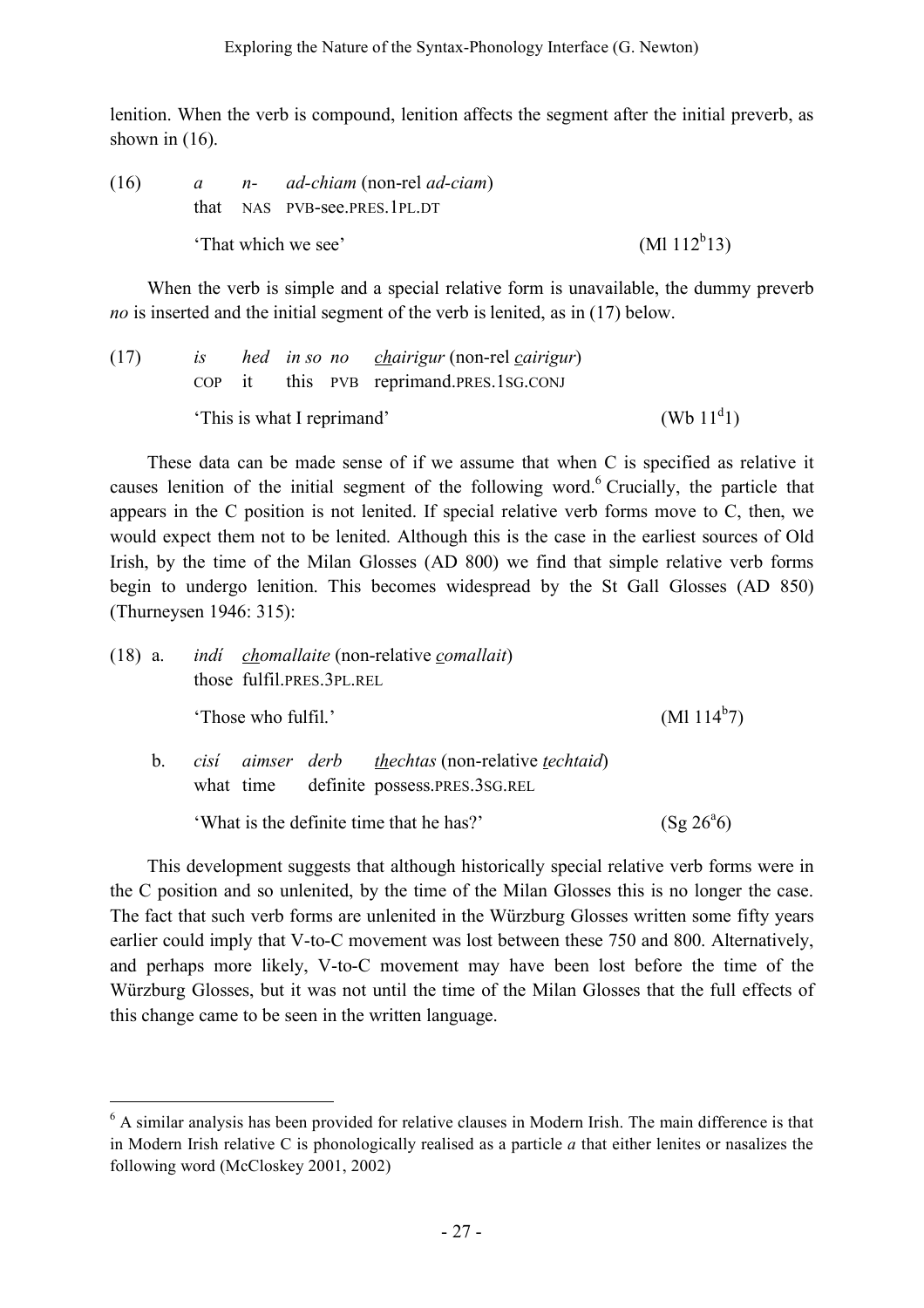## **3.3 Summary**

Although CHP's analysis of absolute and conjunct inflection in Old Irish is theoretically appealing, the empirical evidence does not seem to support it. The evidence that CHP provide from object pronouns and relative constructions, when considered more closely, not only fails to support their analysis but also poses significant problems for it. It is difficult to account for the use of *no* to infix pronouns and mark relative clauses within a theory that postulates across the board V-to-C movement. In both cases the productive pattern seems to show that the verb only moves as far as T. The examples that seem to show V-to-C movement are marginal and irregular in the Old Irish period. These data seem better accounted for if the verb only moves as far as T in Old Irish. The irregular forms that appear to demonstrate V-to-C movement are archaisms from an earlier period, when V-to-C movement was productive.

Before we move on there is a further piece of evidence that could be taken to support the view that simple verbs only raise as far as T in the syntax, namely stress patterns. Generally all other elements that CHP propose can fill the C position in Old Irish are unstressed, i.e. conjunct particles and the initial preverbs of deuterotonic compound verbs (Thurneysen 1946: 28–30). This being the case, if a fronted verb appears in the C position we might expect it to be unstressed. If, on the other hand, the verb only ever moves as far as T, then we have a unitary explanation for the stress patterns of the Old Irish verbal complex, namely stress always falls on the first syllable of TP.

So it seems that there is good reason to believe that simple verbs do not move to C in Classical Old Irish. However, if simple verbs only ever move as far as T in the syntax, then the different morphological endings cannot reflect different syntactic positions. This means that we need an alternative explanation for the different morphological forms. This is the topic of section 4.

## **4. A new post-syntactic account of the Old Irish verb**

In section 3 it was argued that the verb in Old Irish never raises higher than T. If this is the case, then the different morphological forms cannot be a result of different syntactic positions, as CHP suggest. It seems we need more than syntax to account for the distribution of absolute and conjunct endings in Old Irish. We need some kind of post-syntactic processes. Let us consider, then, what these post-syntactic processes might be.

## **4.1 The syntax-phonology interface**

Post-syntactic operations can be divided into two kinds, those that are conceptually motivated and so must occur in all languages, and those that are empirically motivated and only occur in individual languages. Let us examine each in turn.

According to Chomsky's architecture of the grammar, after syntax is complete, the derivation proceeds to the phonological component. However, the structures manipulated by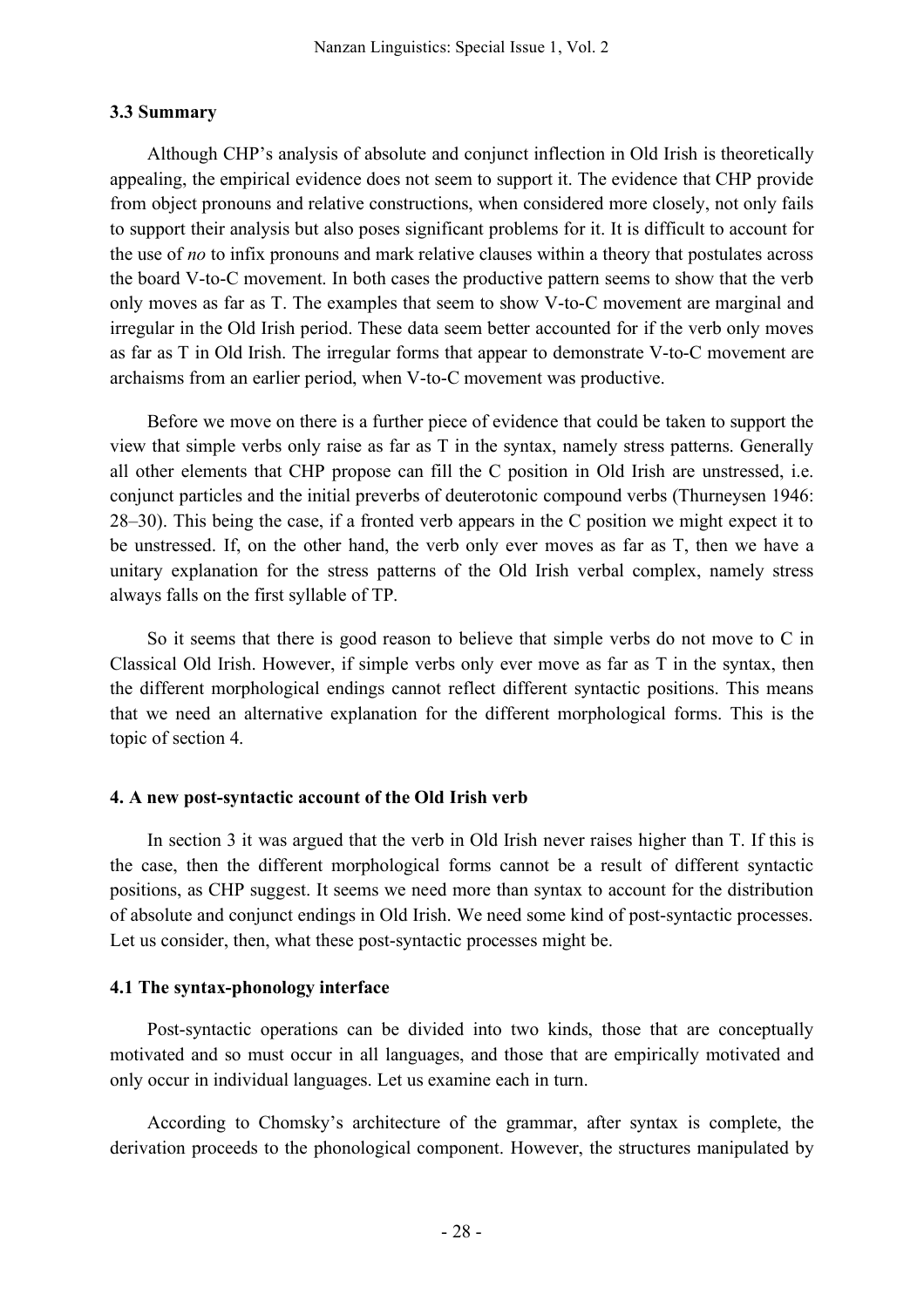syntactic operations are somewhat different to those manipulated by phonology. Syntactic structures are hierarchical, whereas phonological structures are flat. Furthermore, syntactic operations refer purely to morphosyntactic features, whereas phonological operations refer only to phonological features (Chomsky and Halle 1968). Therefore, after syntax is complete, but before phonology begins there are two post-syntactic operations that must take place in all cases: hierarchical syntactic structures must be linearized and (assuming Distributed Morphology) morphosyntactic feature bundles must be replaced by phonological feature bundles.

Chomsky (1995a: 340) argues that the operation responsible for the linearization of syntactic structure might be Kayne's (1994) Linear Correspondence Axiom (LCA). For Chomsky the LCA is operative at the syntax-phonology interface and is responsible for the conversion of the hierarchical output of syntax to the linear order found in phonology.7 We will follow Chomsky on this point and little more will be said about it below.

The idea that syntactic operations make no reference to phonological features, and phonological operations make no reference to morphosyntactic features can be easily explained if we assume that there are no phonological features present in the syntax, and no morphosyntactic features present in phonology. This is one basic assumption behind Distributed Morphology (DM – Halle and Marantz 1993, 1994). DM assumes an operation Vocabulary Insertion, which takes place at the syntax-phonology interface and replaces morphosyntactic feature bundles with phonological exponents. More will be said on this operation below.

So far we have outlined two post-syntactic operations that must take place crosslinguistically to convert syntactic structure to phonological structure, namely Linearize and Vocabulary Insertion. However, there is a further conceptually necessary post-syntactic operation, namely Chain Reduction.

If, following Chomsky (1995a, 2000 et seq.), we adopt a copy theory of movement, then at the output of the syntax the derivation will contain multiple copies of any element that has been moved. As noted in chapter 1, Chomsky (2001) argues that Move can be seen as Internal Merge. The element to be moved is copied and remerged in the higher position. So, for example in a passive construction, such as (19), the object *John* is merged as the complement of the verb, in the VP, and then copied and remerged in the subject position.

(19)  $[\text{TPJohn was [vpkissed t<sub>John</sub>]]}$ 

At the output of syntax, then, there will be two copies of the DP *John*. However, only one of these copies can be phonologically realised as sentences of the type \**John was kissed John*

 $\frac{7}{1}$  Kayne (1994) maintains that the LCA is operative throughout the syntax.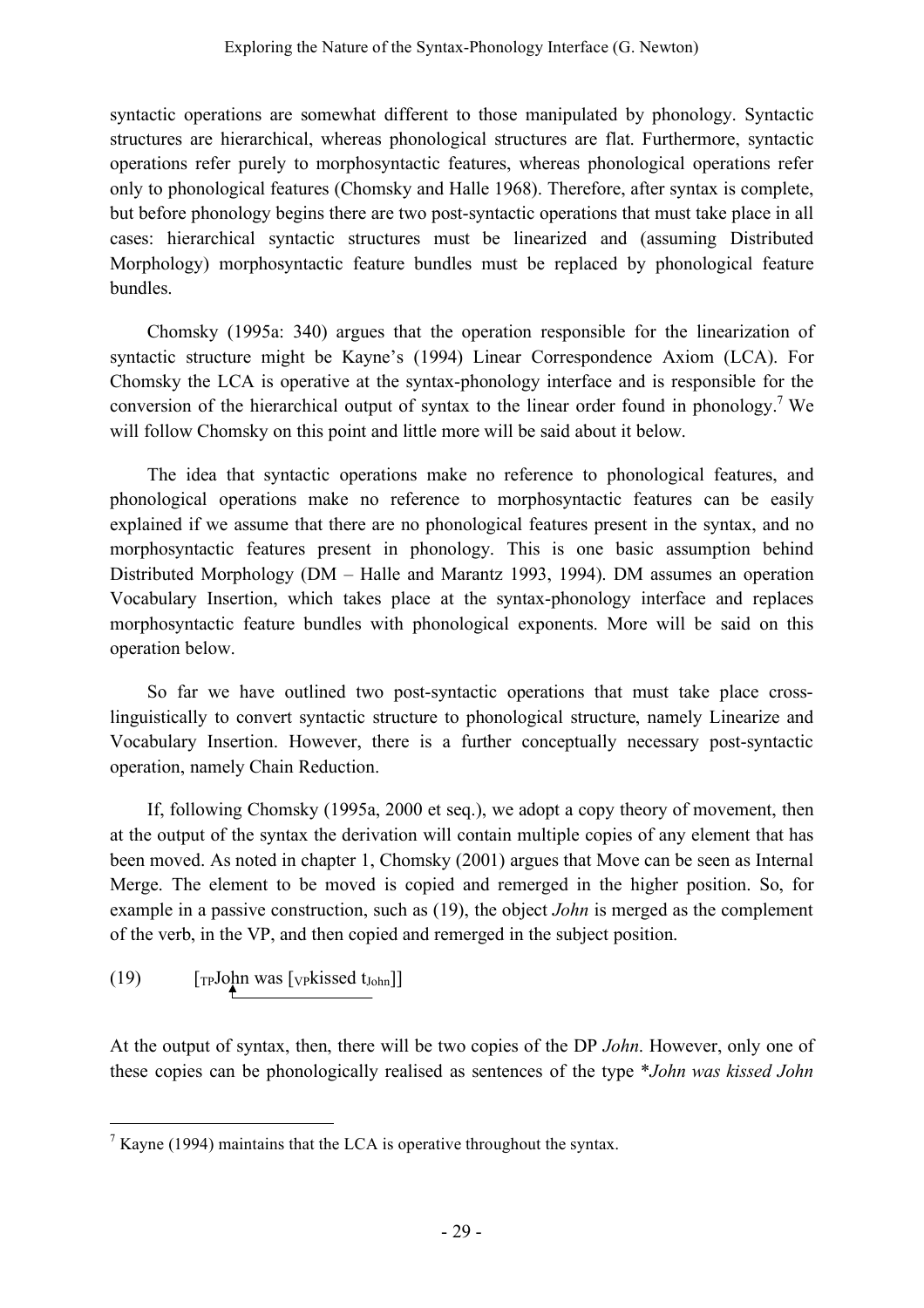are ungrammatical. $8$  This suggests that there must be some operation that marks one copy of a set of identical elements to be realised and deletes the subsequent copies. This operation, which we will term Chain Reduction, marks the leftmost, or highest copy of the element in question for realization and deletes the lower copies (see Brody 1995, Pesetsky 1997, Nunes 1999, 2004, Bobaljik 2002 ). 9

So far it has been argued then, that the syntax-phonology interface contains three necessary operations: Linearize, Chain Reduction and Vocabulary Insertion. These operations are conceptually motivated, and so must take place in all languages. Within DM, however, there are a number of further operations that are argued to take place between syntax and phonology. These operations manipulate the output of syntax, changing the morphosyntactic feature structure of syntactic terminals and so influencing the way that these terminals are realised phonologically (e.g. fission, fusion, impoverishment see Halle and Marantz 1993, Harley and Noyer 1999 for further details). These operations operate only in particular contexts in particular languages, and so are harder to justify.

A truly minimalist theory of the syntax-phonology interface will include only operations that are conceptually motivated. Let us examine now whether such an interface can account for the Old Irish verbal system.

# **4.2 The absolute/conjunct distinction**

We saw in section 3 above that the main problem for CHP's syntactic account of the Old Irish verbal system is the use of object pronouns with simple verbs. Crucially it is difficult for CHP to account for the regularly attested, productive pattern, namely the use of an infixed pronoun and a dummy preverb *no*:

| (20) | a.                                                                            | $no-s$                                       | PVB-INF.3PL |                     | nguid-som<br>beseech.PRES.3SG.CONJ-emph.part.3SG.M |   |     |                    |  |  |
|------|-------------------------------------------------------------------------------|----------------------------------------------|-------------|---------------------|----------------------------------------------------|---|-----|--------------------|--|--|
|      |                                                                               |                                              |             | 'He beseeches them' |                                                    |   |     | (Wb $25^{b}9$ )    |  |  |
|      | ni hed no-t<br>$b_{\perp}$<br>NEG it PVB-INF.2sG carry.PRES.3sG.CONJin heaven |                                              |             |                     | heir                                               | Ĺ | nem |                    |  |  |
|      |                                                                               | 'It is not this that brings you into heaven' |             |                     |                                                    |   |     | (Wb $6^{\circ}9$ ) |  |  |

<sup>&</sup>lt;sup>8</sup> Although see McDaniel (1989) and Nunes (1999) for examples of so-called multiple Spell-Out.

<sup>&</sup>lt;sup>9</sup> Nunes (1999, 2004) attempts to explain why this should be the case, whereas others simply stipulate. It could simply be a principle of the grammar that the leftmost copy of identical feature sets is realised. If the Spell-Out of syntactic terminals operates from left to right, then it could simply be the case that as a maximally economical operation, Spell-Out simply ignores subsequent copies of an element it has already spelled-out.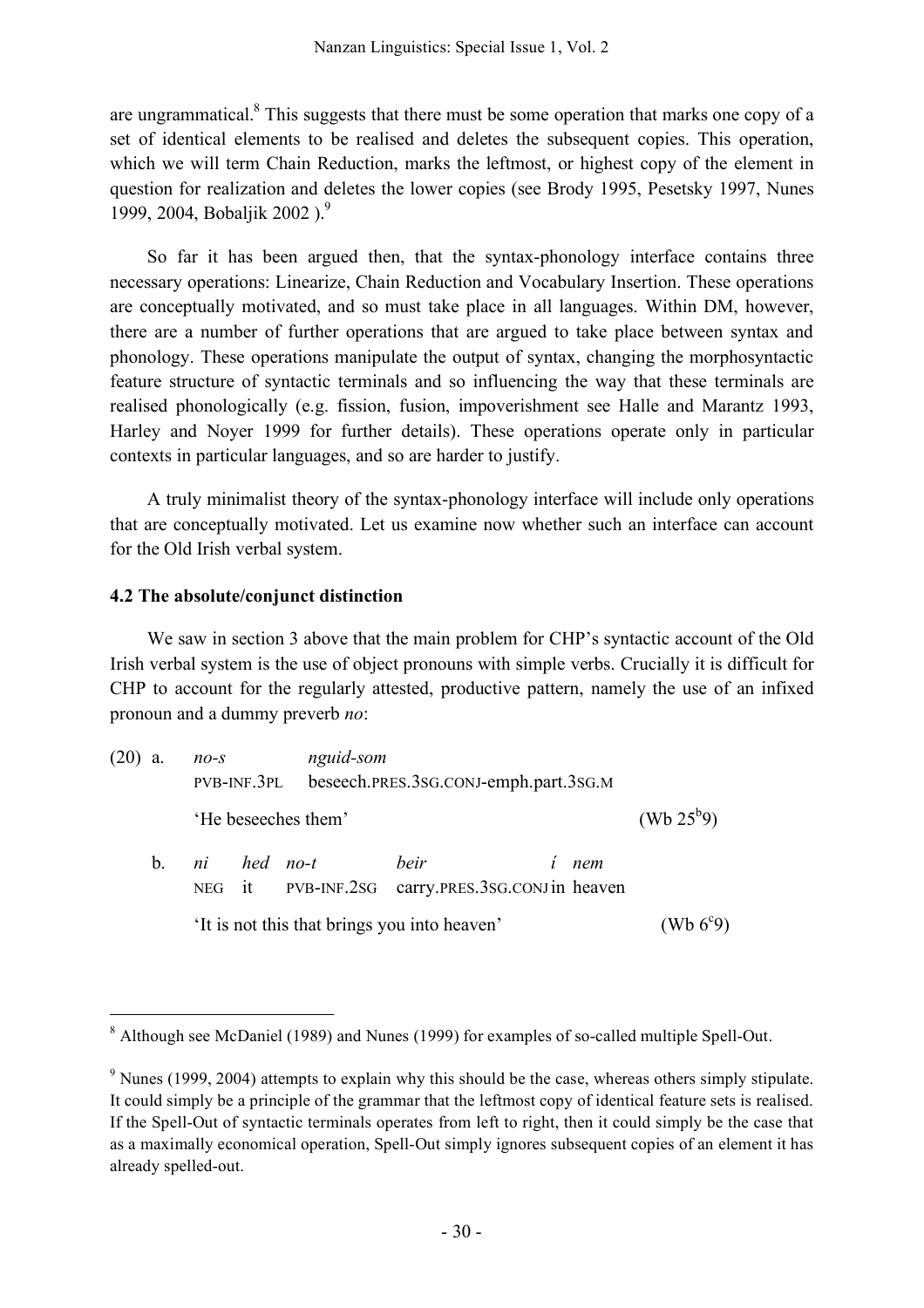If we consider this construction more closely, it seems that there is reason to believe that the behaviour of verbs in Old Irish is in some respects parallel to that of English verbs.

It is well known that in English verbs do not raise to T. Instead, it seems that tense and subject agreement inflections 'Affix-Hop' from T to V (Chomsky 1957). When an element, such as the negative *not*, intervenes, the tense and agreement inflections cannot hop and are stranded in T. In this environment we find a dummy auxiliary *do* is inserted to provide a host for the affixes. A parallel situation could be envisaged for Old Irish. As we saw in section 3, there is evidence to suggest that in Old Irish the verb does not raise to C; instead absolute inflections Affix-Hop from C to T. When an infixed pronoun is present, this prevents Affix-Hopping and so the dummy preverb *no* must be inserted to host the absolute inflections in C. If this parallel holds then we should be able to account for English and Old Irish in the same way.

Traditionally Affix-Hopping has been viewed as problematic as it involves downward movement. Downward movement is prohibited in the syntax, as a moved element must ccommand its trace.<sup>10</sup> Under the current version of minimalism, however, an alternative analysis is available. The appearance of tense and subject-agreement-(φ)-features on the verb in its base position can be seen as a result of the operation Agree (Chomsky 2000 et seq). T and V both have tense and φ-features. When these features enter the derivation they are different in terms of their value. The tense and φ-features on T are valued, whereas those on V are unvalued. During the syntax, the operation Agree values unvalued features, therefore, after Agree has taken place the tense and φ-features on T will be identical to those on V. At the point of Spell-Out, one set of these features receives a phonological realisation. What appears to be downward movement, then, is the realisation of these tense and φ-features on V rather than T. The implementation of an Agree relation between V and T can explain how tense and φ-features can be present on both V and T, and so can potentially be realised in either position; however, this does not explain why these features are sometimes realised in V and sometimes in T.

It is perhaps possible to account for the position in which tense and φ-features are realised through the operation of Chain Reduction. In section 4.1 we saw that in canonical cases Chain Reduction marks the leftmost copy of a moved element for realisation and deletes all subsequent copies. To account for Affix-Hopping as proposed above, the concept of Chain Reduction needs to be extended so that it applies not only to movement chains but also to features in an Agree relation. At first sight this seems problematic. Once feature valuation has taken place between two features there is no link between them; therefore, we cannot talk about chains between valued features. However, Chomsky also makes such a claim about moved elements. Chomsky (2001: 11) suggests that chains cannot be considered 'real', as the postulation of chains or indices to mark multiple instances of a moved element would violate

<sup>&</sup>lt;sup>10</sup> Embick and Noyer (2001: 584–591) and Bobaljik (2002) account for Affix-Hopping via Lowering, a type of post-syntactic movement. As post-syntactic movement falls under the category of an empirically motivated post-syntactic operation, we will not examine this approach here.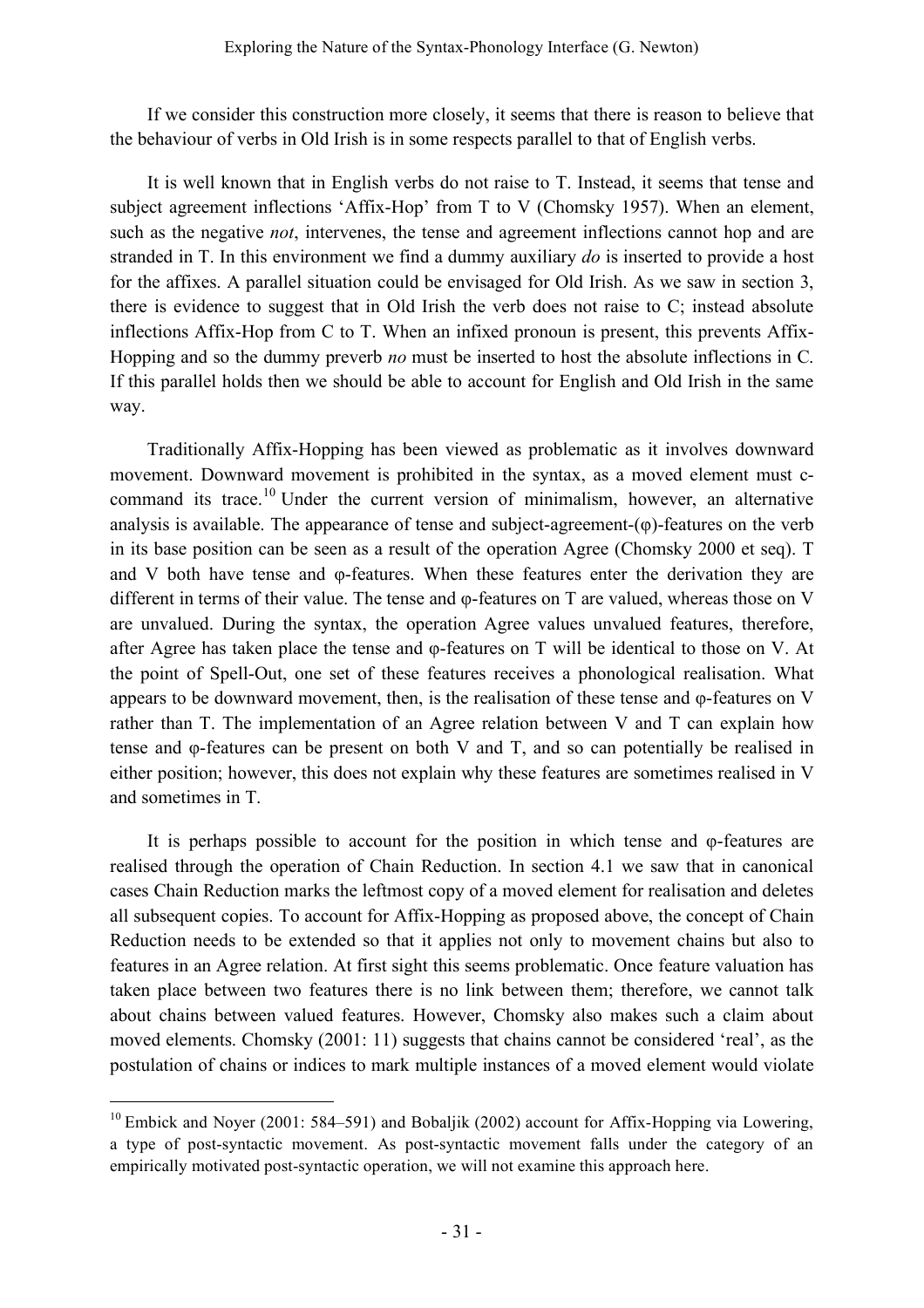the Inclusiveness Condition. If there is no concrete link between moved elements how does the operation Chain Reduction know which of these elements form a chain and should be subject to deletion? The two main possibilities are identity and c-command.<sup>11</sup> After feature valuation has taken place, a pair of features in an Agree relation will by necessity be identical. Furthermore, in order for an Agree relation to take place in the first place the Probe and Goal must be in a c-command relation.<sup>12</sup> So, it seems that the identical features resulting from Agree fulfil the same requirements as moved elements in terms of Chain Reduction.<sup>13</sup>

Under this revised view of Chain Reduction then we would expect the tense and φfeatures to be realised in the highest or leftmost position, namely T. However, as we saw above, this is not always the case. Let us consider the operation Chain Reduction in more detail. So far it has been assumed that Chain Reduction is a post-syntactic operation, and the decision as to which copy is marked for realisation is determined at the PF-interface.<sup>14</sup> If this is the case, then it seems plausible that this decision should be determined by PF requirements (Landau 2006: 54):

- (21) a. PF copies that are demanded by PF requirements cannot be deleted
	- b. PF copies that are excluded by PF requirements must be deleted

 $\overline{a}$ 

For example, Franks (1999) argues that second-position clitics in Serbo-Croatian move to C in the syntax and are usually spelled-out there. However, these clitics need a host to their left. If no such host is available the top copy, i.e. that in C, cannot be realised, and a lower copy is spelled-out instead. Similarly, Bobaljik (2002) argues that in cases of object shift, the highest copy of the object cannot be realised if it appears between V and T. V and T must be string adjacent in order for morphological merger to take place. An intervening object that interrupts this adjacency requirement cannot be realised, and so a lower copy will receive a phonological realisation instead.

 $11$  Nunes (1999) argues that chains cannot be determined in terms of identity as, if this were the case, why is one occurrence of *John* not deleted in sentences such as *John<sub>i</sub> hit John<sub>i</sub>*. Clearly each instance of *John* has a different referent, and they are, therefore, distinct. However, it is not clear how this should be accounted for within the syntax.

 $12$  Chomsky does not explicitly mention c-command in his definition of Agree, however, he does state that the Probe searches for a Goal in its domain/complement. This will result in a c-command relation between Probe and Goal.

 $13$  It is plausible that in some situations more than one instance of a pair of valued features will be phonologically realised. However, this also occurs in movement chains, for example in cases of multiple Spell-Out in German (McDaniel 1989). This can be explained through some independent phonological requirement demanding that the lower copy be realised (Landau 2006).

 $14$  Landau (2006) argues that this is a result of the modular nature of the grammar – the decision as to which copy to pronounce/interpret is determined at PF/LF respectively, as there can be no interaction between the two.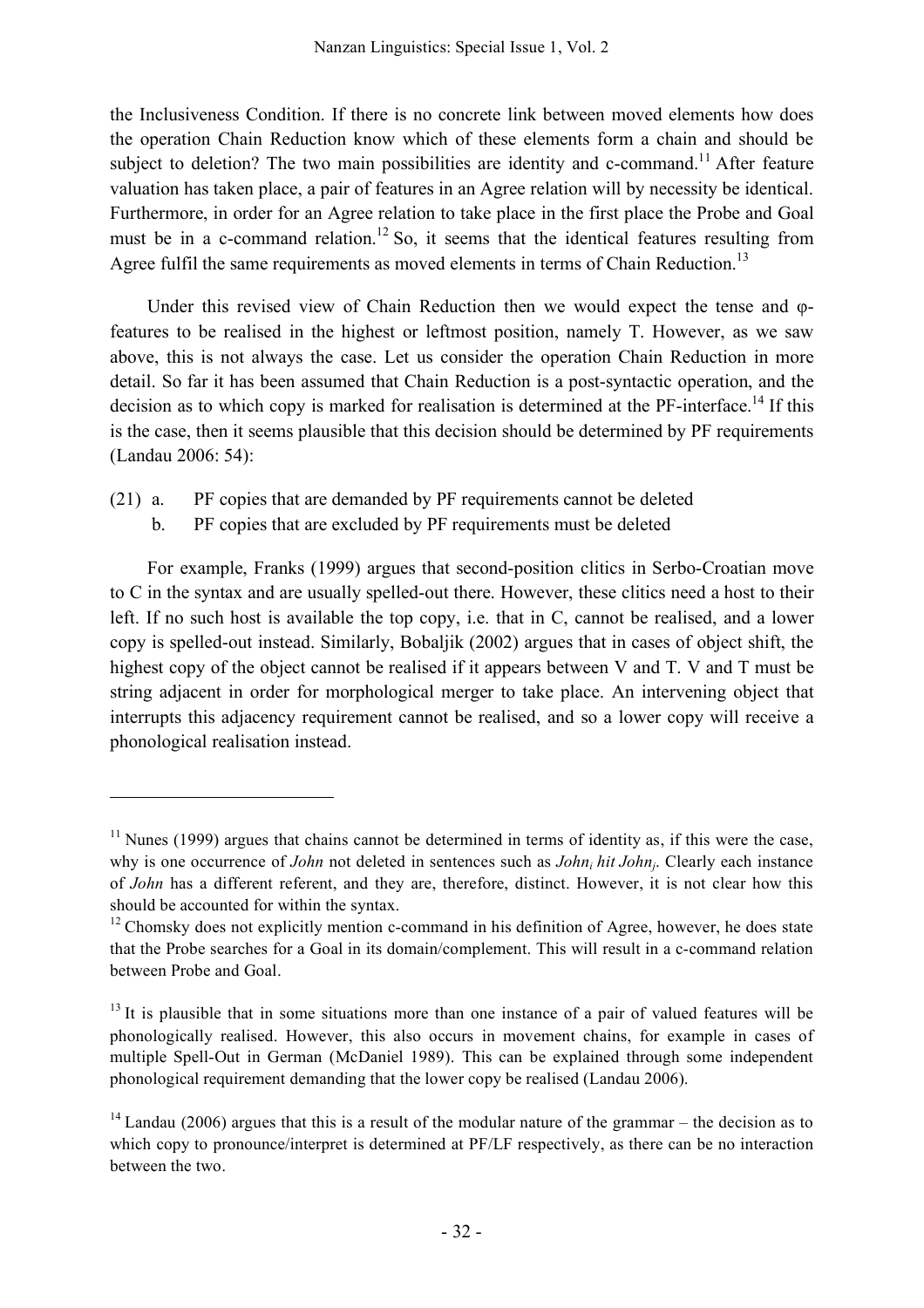It seems that a similar argument could be made for the spell-out of tense and φ-features in English. If, as is often assumed, tense and φ-features in English are affixes, then in order to be realised they must have a host, i.e. they must satisfy the Stranded Affix Filter (SAF – Lasnik 1981, 1995). The SAF can be seen as a PF requirement (Halle and Marantz 1993; Lasnik 1995; Bobaljik 2002; Landau 2006). Therefore, if at PF, tense and φ-features have no host and are stranded in T they cannot be realised there, and so the lower copy in V will be spelled-out instead, resulting in Affix-Hopping. So, it seems then we have the beginnings of an explanation as to why tense and φ-features are sometimes spelled-out in T and sometimes in V. However, there are several aspects of the above proposal that are in need of further clarification. First, what exactly does it mean for a feature to be an affix? Second, what constitutes 'a host'? In other words, how is the SAF satisfied? Let us examine each of these issues in turn.

The first issue to be addressed is what it means for an entity to be an affix. If, as suggested above, the SAF is a PF-requirement, operative at the syntax-phonology interface, then [affix] cannot be a purely phonological property, as the SAF must be satisfied before the phonological features enter the derivation. Halle and Marantz (1993) argue that Vocabulary Insertion, i.e. the replacement of morphosyntactic features with phonological features, is the last stage in the post-syntactic component, marking the beginning of phonology proper (see also Ackema and Neeleman 2005: 185–6). At the point of Chain Reduction, then, phonological information is not yet available. Therefore, the property [affix] must be encoded in the morphosyntactic features.

There is empirical evidence to suggest that affixation is not purely a phonological process. In addition to their obvious phonological deficiency, affixes also seem to show a certain level of syntactic dependency. Unlike clitics, which can in many cases appear freely with any type of host, affixes tend to be restricted in their distribution, appearing only in a particular syntactic position with a particular type of host (Zwicky and Pullum 1983: 504–5). Often, if a clitic's phonological requirements are not met, it seems that it can move in the phonology to find an appropriate host (so-called Prosodic Inversion – Halpern 1995). This is not generally true of affixes.<sup>15</sup> This suggests that affixation, or at least part of affixation, takes place before the insertion of the phonological material, and so the property [affix] must be specified in the morphosyntactic features. It will be assumed in what is to follow that [affix] is a morphological property that is associated with individual features, i.e. a morphological subfeature relevant at the PF-interface.

Having established what it may mean for an entity to be an affix, let us now consider what may constitute a host and how the SAF can be satisfied at PF. It was argued above that [affix] is, at least in part, a morphosyntactic property, therefore affixation must be, at least in

<sup>&</sup>lt;sup>15</sup> The distinction between affixes and clitics is not clear-cut. There is a tendency within the DM literature to assume that there is no distinction between them. It is perhaps possible that a distinction can be drawn between entities that are specified as morphosyntactically affixal and those that are phonologically affixal. However, we will not go any further into this issue here.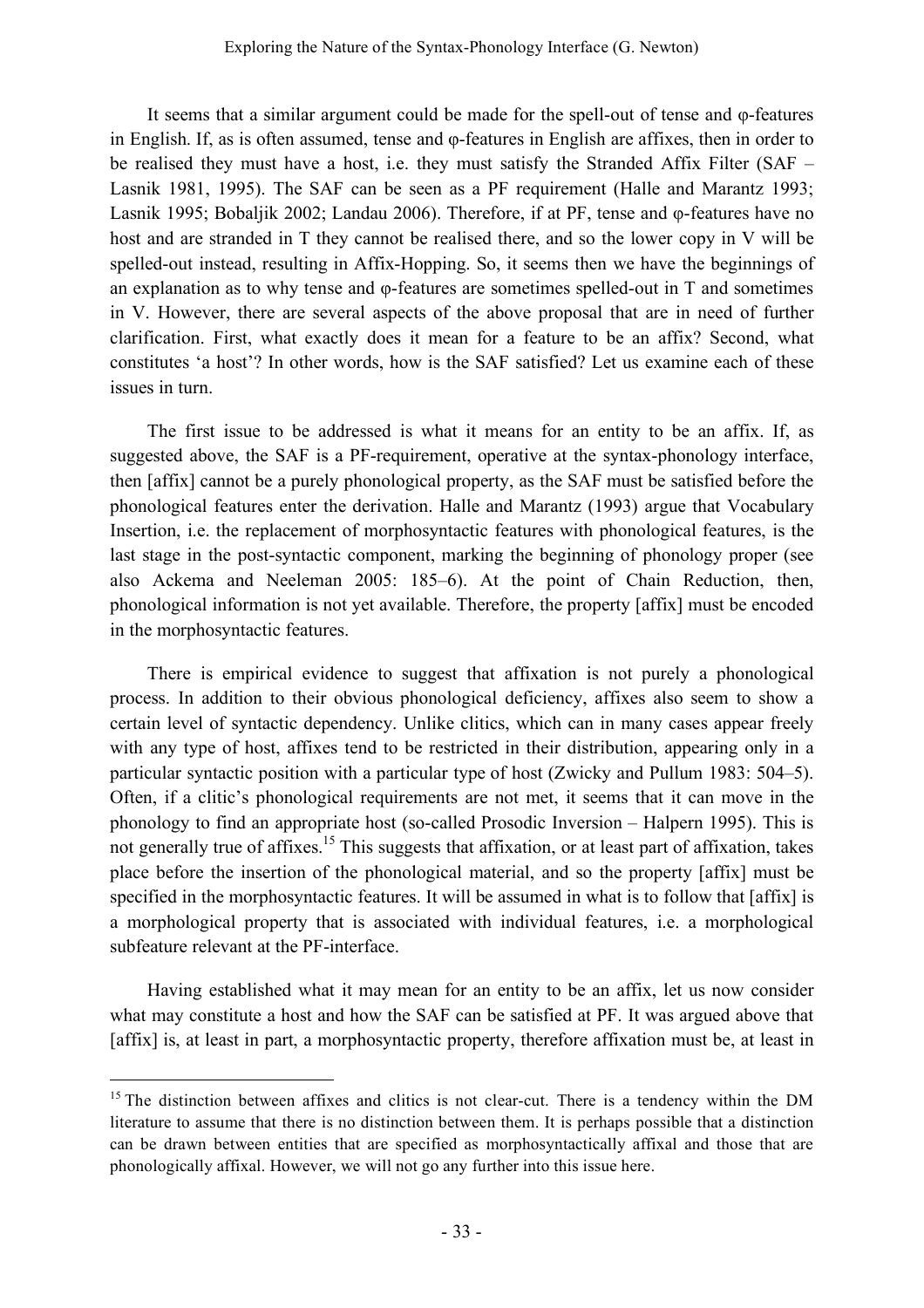part, a morphosyntactic operation. A feature that is specified morphosyntactically as [affix] requires a morphosyntactic host. What this means, I propose, is that it must be able to combine in the syntax or the post-syntactic component with another morphosyntactic feature. In the simplest case, what this means is that a feature with the property [affix] will satisfy the SAF if it appears under the same syntactic terminal node as another morphosyntactic feature.<sup>16</sup> One final question that must be raised is whether the morphosyntactic feature that provides a host for the affixal feature requires any specific properties. I would suggest that the only requirement is that the feature in question has a positive value. By the PF-interface, where the [affix] feature is relevant, all morphosyntactic features will necessarily have been valued by the syntactic operation Agree. However, these values are not necessarily positive. If a feature has its default value, then it could be argued that its feature specification is 0. For example, present tense, third person, singular number could all be seen as a lack of a positive value. Features that lack a positive morphosyntactic value can have an LF interpretation and can also be realised at PF; however, I propose, they cannot play a role in the post-syntactic, morphological component (see Harley 1994, Harley and Ritter 2002 for a similar proposal).

Having outlined our basic assumptions regarding the nature of affixation, let us return to the case in hand, namely tense and φ-features in English. These features in English are morphosyntactically specified as [affix]; therefore, in order to satisfy the SAF and receive a phonological realisation they must occur under the same terminal node as at least one other non-default-valued feature. When there is an aspectual or modal auxiliary in English, there will clearly be aspectual or modal features in T. Therefore, the [affix] property will be satisfied, and the tense and φ-features will be realised in T and deleted in V. When there is no aspectual or modal auxiliary, for example in the simple present or simple past tenses then there will be no positively-valued features with which the tense and φ-features can combine, and as such they cannot be realised in T and are spelled-out in V. It seems, then, that by implementing the SAF Affix-Hopping in English can be accounted for by the operations Agree and Chain Reduction. Before we consider the related phenomenon of *do-*support, let us turn to Old Irish.

It was argued in section 3 above that the verb in Old Irish does not raise above T. Therefore, to account for the appearance of absolute morphology on the verb we seem to have a case of downward movement parallel to Affix-Hopping. When C is not filled by a conjunct particle the absolute verbal endings move from C to T. As with Affix-Hopping above, this could also be seen as a result of Chain Reduction. If the feature conditioning absolute inflection appears in both C and T, and like tense and φ-features in English has the property [affix], the position in which it appears will be determined by the morphosyntactic features contained in C and T. When C contains positively-valued morphosyntactic features, these will provide a morphosyntactic host for the affixal features, satisfying the SAF and allowing the realisation of these features in the leftmost position. When C contains no positively-valued

<sup>&</sup>lt;sup>16</sup> This does not rule out the possibility of post-syntactic operations such as Morphological Merger in the sense of Marantz (1988). This may be an alternative way in which the affixation requirement can be met. However, we will not investigate this possibility further here.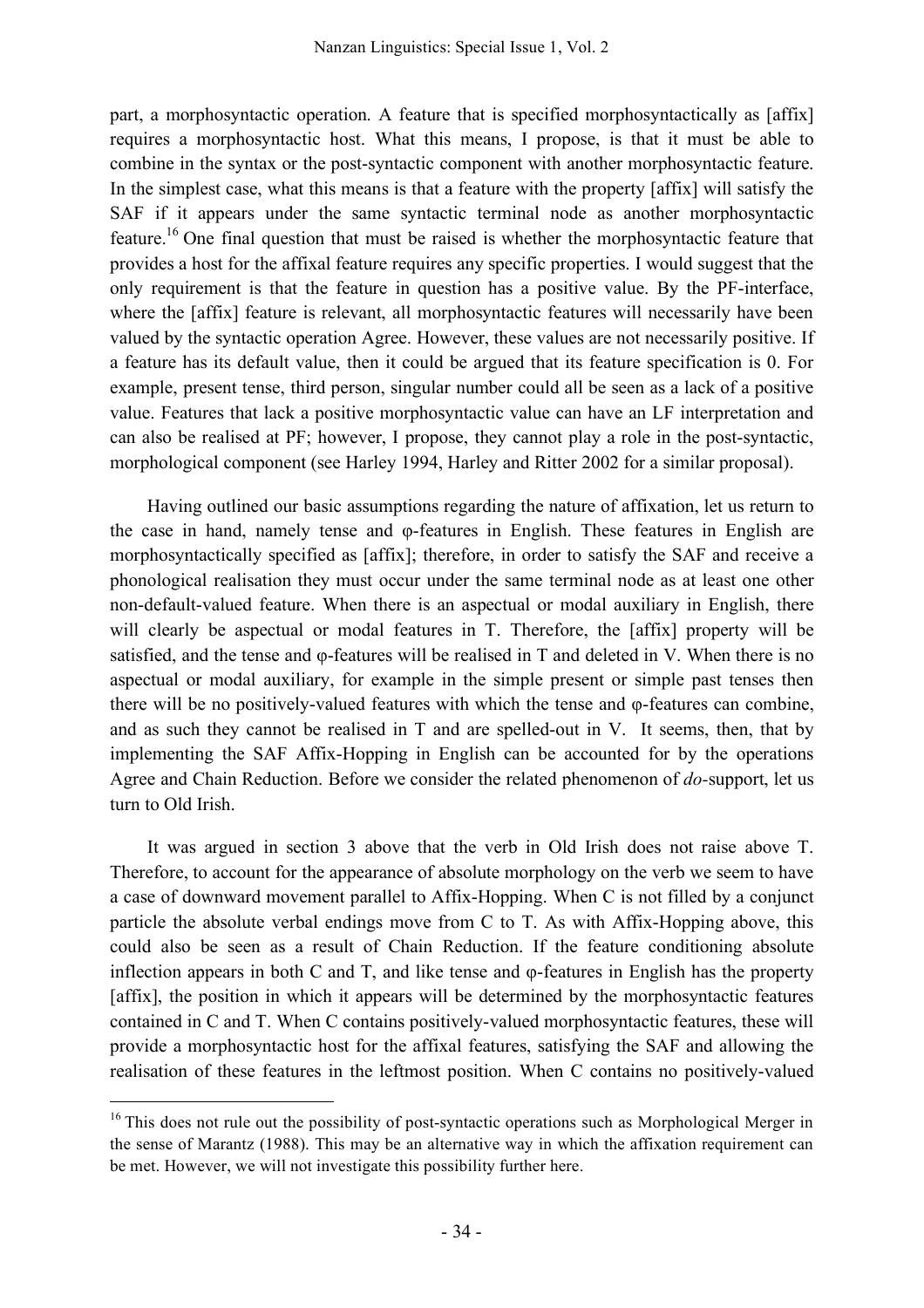features, however, the affixal features cannot be realised in C, as a result of the SAF, and so will be spelled-out in T. Let us consider this proposal in more detail.

The first issue to consider is what the feature(s) shared by C and T in Old Irish might be. Absolute inflections express subject agreement; therefore we would expect them to be a realisation of φ-features. However, conjunct inflections also mark subject agreement, and so there must be some factor that distinguishes the two. Under CHP's view, the difference between absolute and conjunct inflection could simply be a result of the fact that the verb occupies different syntactic positions, with φ-features being spelled-out as absolute inflection when they appear with a verb in C and as conjunct when they appear with the verb in T. However, as we saw in section 3 above, there is evidence to suggest that the verb does not raise above T in Old Irish. If this is the case, then φ-features will always be realised on the verb in T, and so the distinction cannot be explained in this way.

A further possibility is that absolute endings are the realisation of φ-features combined with some other feature. It is difficult, however, to determine exactly what this feature might be, as the double system of verbal inflection seems to have no clear function in the Old Irish period.<sup>17</sup> One possibility is that it is a force feature. As we saw in section 3.2.2 above, in certain numbers and persons absolute verb forms can show special relative endings. The existence of relative and non-relative absolute endings could be seen as the presence of relative and non-relative force features in the T position. When a relative force feature combines with T's φ-features this results in special relative morphology, and when a nonrelative force feature combines with T's φ-features this results in absolute morphology. We will assume for what follows that the relevant feature that is shared by C and T is a force feature. 18

In the case of Affix-Hopping in English it was argued that tense and φ-features were shared by T and V as a result of Agree. This may also be the case with the force feature in Old Irish. However, as this feature is shared by C and T there is an alternative possibility. Chomsky (2005, 2006) proposes that T enters the derivation with no features of its own and instead receives its features from the phase head C. Under this view, it is plausible that certain features could be shared by both heads.<sup>19</sup> It seems likely that this will be a matter of crosslinguistic variation. In English for example, tense and φ-features appear on T and not on C and so do not seem to be shared. In Germanic complementizer agreement constructions, however, we find φ-features on C, suggesting perhaps that they are shared by C and T (22).

<sup>&</sup>lt;sup>17</sup> Although see Koch 1987; Isaac 2001.

 $18$  There is also diachronic evidence to support the idea that absolute inflection results from a force feature. Newton (2006) argues that absolute endings developed due to the presence of a declarative clause-typing particle that was reanalysed as a verbal affix.

<sup>&</sup>lt;sup>19</sup> Chomsky is not entirely clear as to whether 'spreading' means 'sharing' or simply 'passing on'. The data seems to suggest, however, that sharing is a possibility.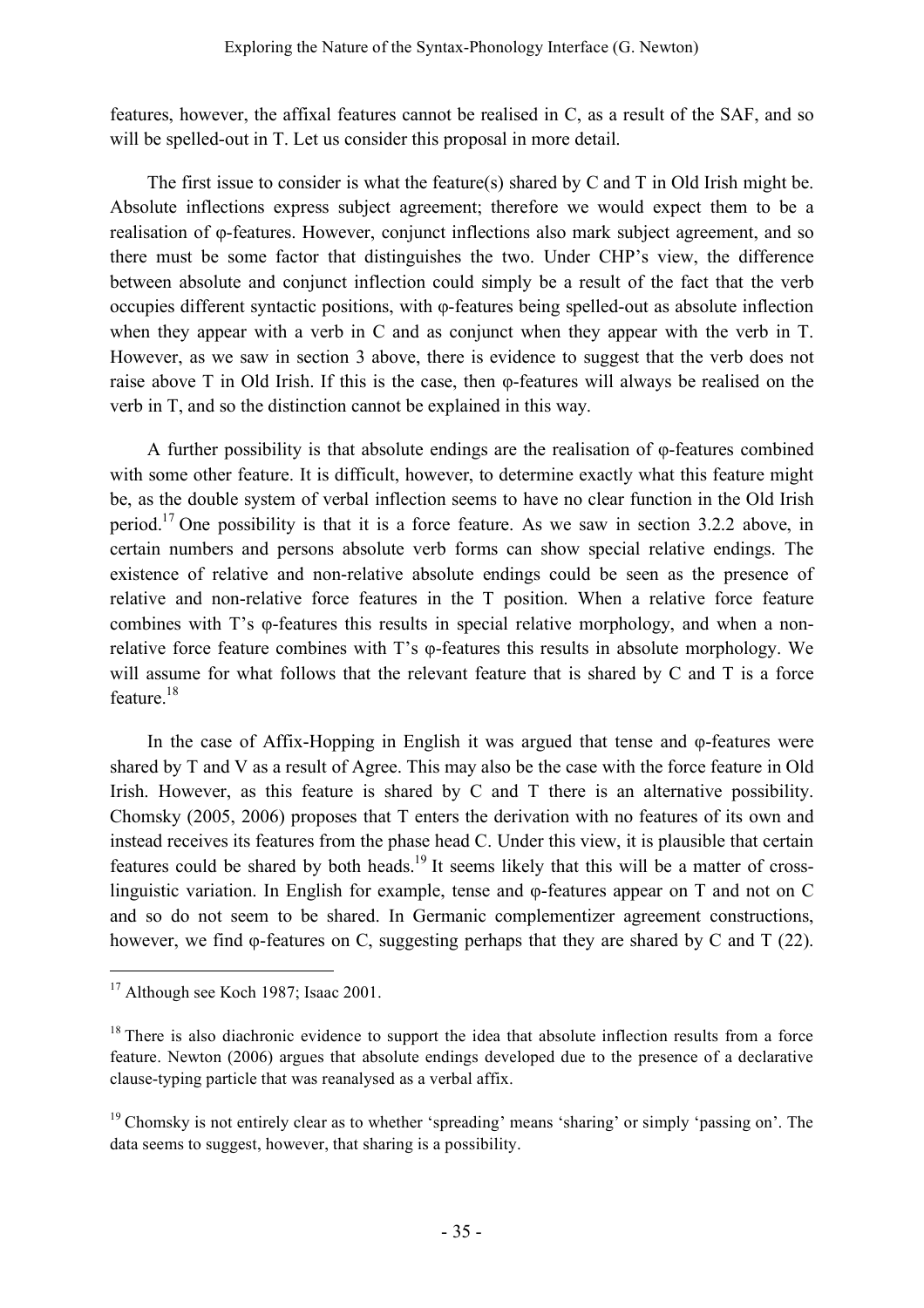Similarly, in Modern Irish we find tensed complementizers alongside tensed verb forms, suggesting a shared tense feature (23).

| $(22)$ a. |    | $ob$ -st<br>whether-2sG (you) to Munich                     | (du)                  | noch Minga      | kumm-st<br>come-2sG |               |  |
|-----------|----|-------------------------------------------------------------|-----------------------|-----------------|---------------------|---------------|--|
|           |    | 'Whether you come to Munich'                                | $(Fu\beta 2005: 159)$ |                 |                     |               |  |
|           | b. | wem-ma (mia) aaf Minga fon<br>when-1PL (we) to Munich drive |                       |                 |                     |               |  |
|           |    | 'When we drive to Munich'                                   | $(Fu\beta 2005: 165)$ |                 |                     |               |  |
| $(23)$ a. |    | <i>Nior</i><br>NEG.PAST open.3sG.PASTCait the               | oscail                | Cáit an<br>gate | geata               |               |  |
|           |    | 'Cáit did not open the gate'                                |                       |                 |                     |               |  |
|           | b. | Deir<br>say.3sG.PRES he that.PAST open.3sG.PASTCait the     | sé gur                | oscail          | Cáit an             | geata<br>gate |  |

'He says that Cáit opened the gate'

Let us assume, then, that the force feature in Old Irish, like tense in Modern Irish, is shared by both C and T. However, unlike tense in Modern Irish, force in Old Irish can only be realised in one position, like tense and φ-features in Modern English. Furthermore, like tense and φ-features in English, the force feature has the property [affix] and so can only be realised in a position where it satisfies the SAF.

It was argued above that in order to satisfy the SAF a feature that is specified as [affix] must appear under the same terminal node as an additional positively valued morphosyntactic feature. When a conjunct particle or the initial preverb of a compound verb appears in the C position this will provide positively valued morphosyntactic features with which the affixal force feature can combine. Therefore the SAF will be satisfied and the force feature will be realised in C and deleted in T, as shown in the tree below.<sup>20</sup>

<sup>&</sup>lt;sup>20</sup> When force is declarative it has no phonological realisation when it is spelled-out in C. When force is relative it can be realised as a special relative form of the preverb or as a relative complementizer, such as the negative relative *nad.* See Newton (2006) for further details.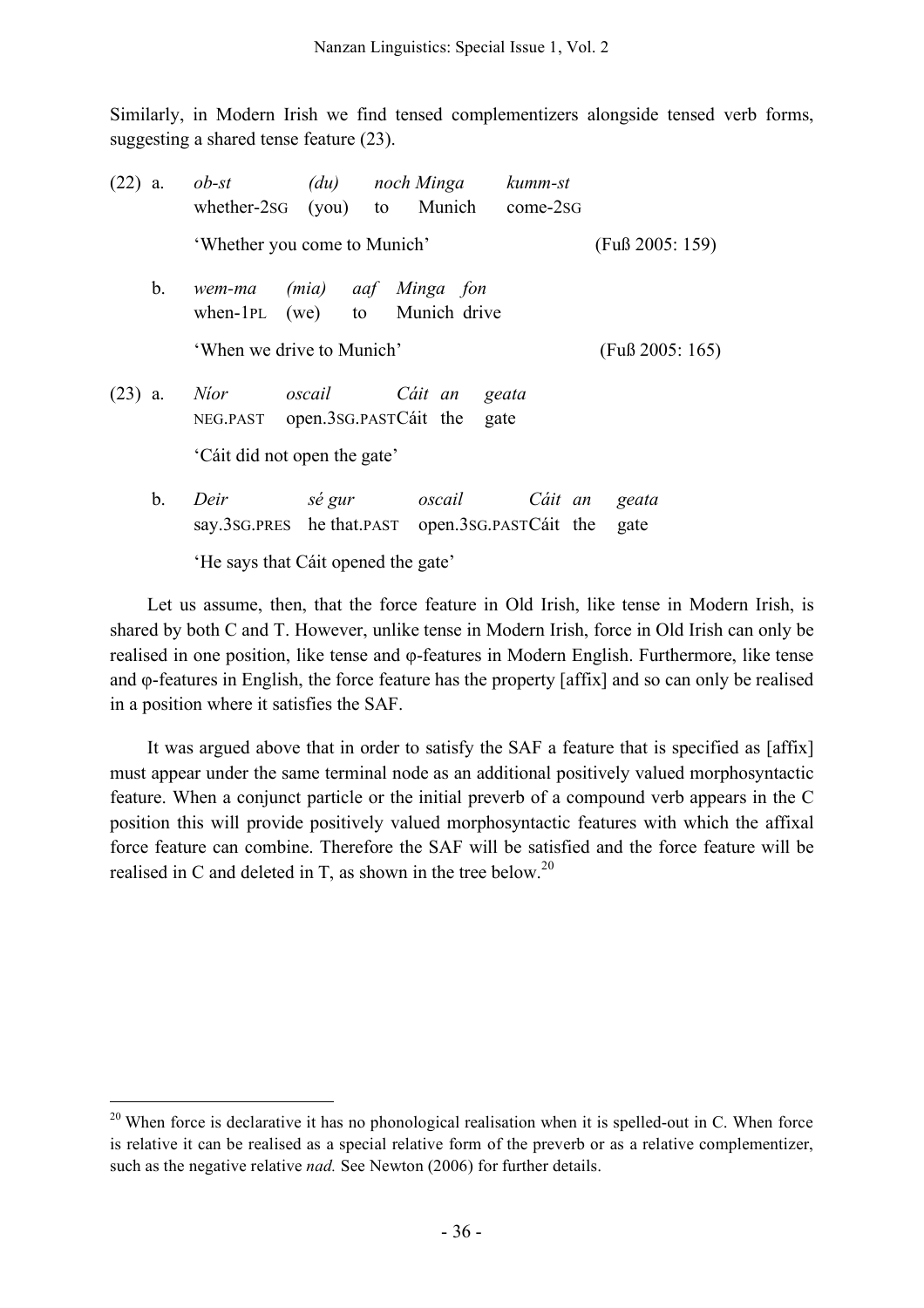

When there are no other morphosyntactic features present in C, i.e. no conjunct particle and no preverb, force will have no host, and so as a result of the SAF cannot be realised there. In this case, C will be completely empty, and so will receive no realisation, and force will be realised in T, in conjunction with the φ-features, giving rise to absolute verbal inflection. This is shown in the tree below:



So far in this section it has been argued that the appearance of absolute morphology in Old Irish is conditioned in a similar way to the well-known phenomenon of Affix-Hopping in English. Both constructions can be explained in current theoretical terms through the use of Agree (in the English case) or feature spreading (in Old Irish) and the post-syntactic operation Chain Reduction. In the second half of this section we turn to the second parallel between English and Old Irish, namely in the use of *do* in English and *no* in Old Irish.

Both *do* in English and *no* in Old Irish seem to have the status of last resort elements, used to provide a phonological realisation for a functional projection that for some reason needs to be realised, but has no phonological realisation of its own. Neither *do* in English nor *no* in Old Irish are associated with a single meaning or function, and both can be used in a variety of environments. Let us consider each in turn.

There are 4 main constructions in which the dummy auxiliary *do* appears in the T position: namely negative clauses, emphatic clauses, VP ellipsis and VP raising, shown in the examples in (26).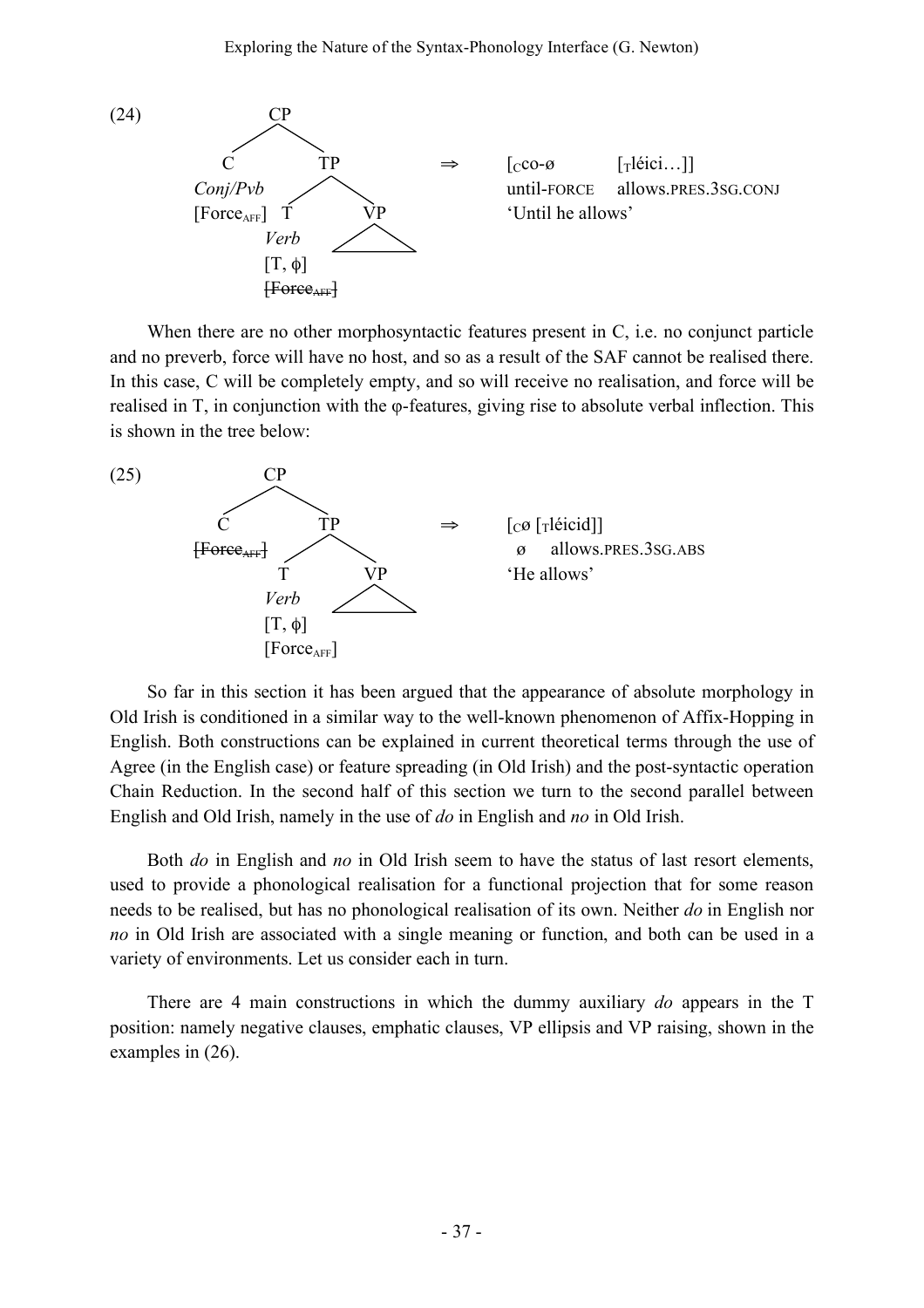- (26) a. John does not know
	- b. John DOES know
	- c. John knows and Mary does too
	- d. Bob asked Mary to leave John, and leave him she did

Biberauer and Roberts (to appear) argue that in all these contexts T contains a [+affective]-feature, a type of polarity feature. Polarity is often argued to be associated with T cross-linguistically (Laka 1990, Zanuttini 1997).<sup>21</sup> The example in (26a) is a negative clause, so it could be argued that T contains a negative polarity feature. In (26b) the auxiliary *do* is emphatic. In this case then, T could be argued to contain an emphatic-positive polarity feature. Although the auxiliary in (26c) and (26d) is not stressed as it is in (26b), there is evidence to suggest that in these environments, the auxiliary is still emphatic. For example, in cases of VP ellipsis and VP raising the auxiliary cannot be phonologically reduced, so sentences such as those in (27) are ungrammatical.

- (27) a. \*John has left and Mary's too
	- b. \*She said she had left and left she'd

Emphatic auxiliaries cannot be phonologically reduced. This could explain why we do not find reduced auxiliary forms in VP ellipsis and VP raising constructions.

Clearly a [+affective]-feature on T will not always result in the insertion of *do*. When there are modal or aspectual features in T then T will be realised as a modal or aspectual auxiliary rather than *do*. In DM terms, this can be explained by the elsewhere principle. The auxiliary that matches the largest number of features in T will be inserted there. So, when there are modal or aspectual features on T, the more highly specified modal and aspectual auxiliaries (e.g. *will, can, must, is, have*) match the feature specification of T more closely and are chosen in place of *do*. When, however, there are no aspectual or modal features in T, then *do* will be inserted.

Biberauer and Roberts' account of *do*-insertion works well with the account of Affix-Hopping provided above. When T contains a [+affective]-feature there will be a positively valued morphosyntactic feature with which the affixal tense and φ-features can combine. Therefore, in all the environments where we find *do*-insertion the tense and φ-features can be realised in T and deleted in V. <sup>22</sup> Let us consider now whether we can account for *no-*insertion in Old Irish in a similar way.

The environments in which we find *no* in Old Irish are considerably more diverse than those in which we find *do* in English. The dummy preverb *no* is used with object pronouns, in relative clauses and when the verb has a secondary tense. We saw in sections 2.3 and 3.3.1 above that suffixed pronouns are no longer productive in the Old Irish period and are used

<sup>&</sup>lt;sup>21</sup> Although see also Déchaine and Wiltschko (2003) who propose a parametric difference between Tand C-related PolP.

 $^{22}$  Biberauer and Roberts (to appear) propose a different view of Affix-Hopping.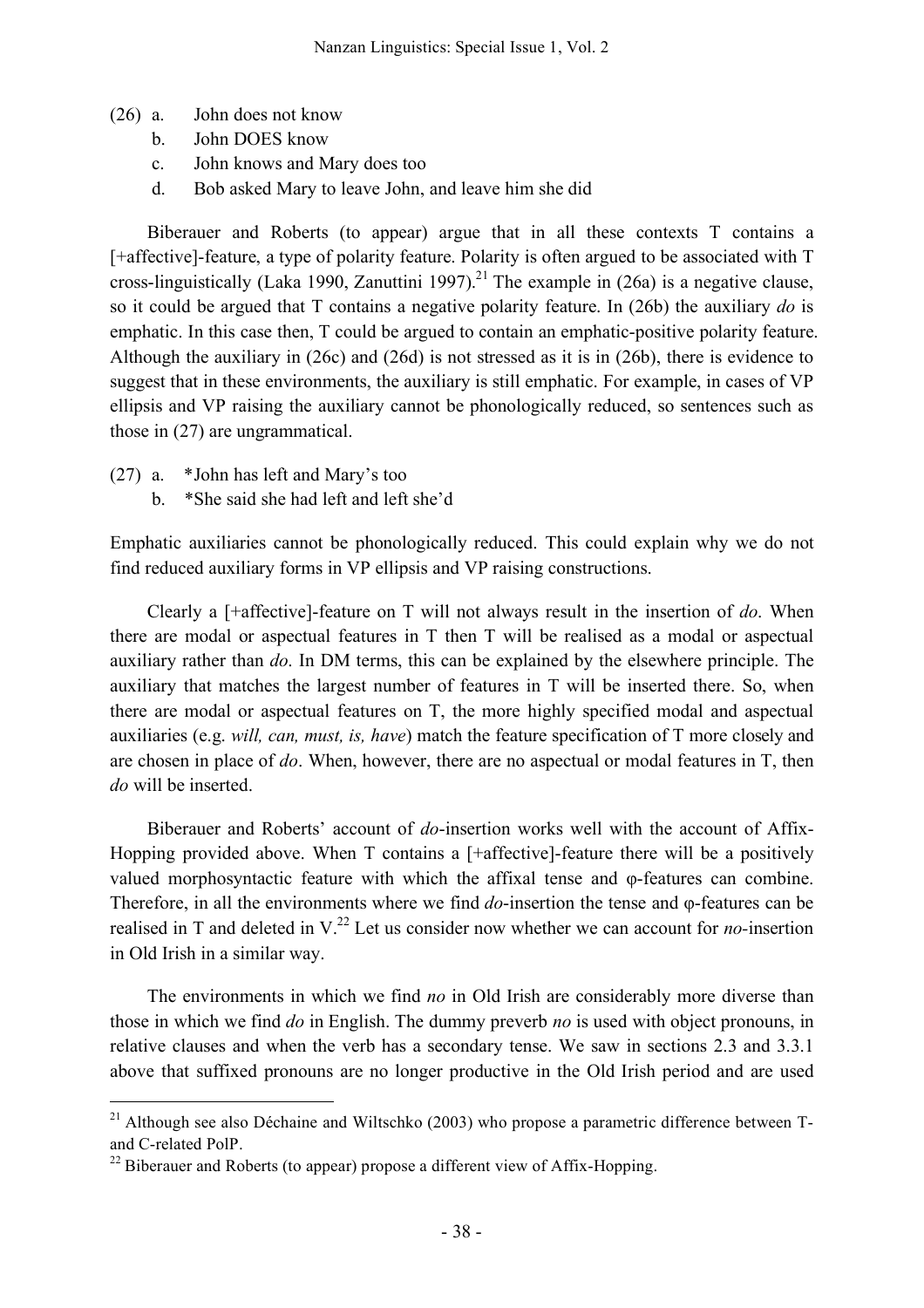only in restricted circumstances. When there is no available suffixed form, the dummy preverb *no* is inserted and the pronoun is infixed between them as in (28). In this case *no* seems to be associated with the presence of an enclitic object pronoun.

(28) a. *no-s nguid-som* PVB-INF.3PL beseech.PRES.3SG.CONJ-emph.part.3SG.M 'He beseeches them' (Wb  $25^{b}9$ ) b. *ni hed no-t beir í nem* NEG it PVB-INF.2SG carry.PRES.3SG.CONJin heaven 'It is not this that brings you into heaven' (Wb  $6^{\circ}9$ )

Turning to the relative clauses, we find that when there is no special relative form available, a relative clause is marked through the use of the dummy preverb *no* followed by either lenition, (29a), or nasalization, (29b).

| $(29)$ a. |         |  |                            | is hed in so no chairigur (non-rel cairigur)<br>COP it this PVB reprimand.PRES.1SG.CONJ |                     |
|-----------|---------|--|----------------------------|-----------------------------------------------------------------------------------------|---------------------|
|           |         |  | 'This is what I reprimand' |                                                                                         | (Wb $11^d$ 1)       |
|           | $b_{1}$ |  |                            | cid no mbetha (non-rel betha)<br>why PVB be.PAST.SUBJ.2SG.CONJ                          |                     |
|           |         |  |                            | 'Why (is it that) you should be?'                                                       | (Wb $4^{\circ}24$ ) |

Due to cross-linguistically observed similarities with interrogative marking, relative marking is associated with the C position. As a result, we can assume that whenever the clause is relative, the C position will be specified with a feature [+wh]. So, in this case, *no* seems to be associated with a wh-feature.

The third case is that of secondary tenses. When a simple verb appears in the imperfect (30a), past subjunctive (30b) or the conditional (30c) and there is no conjunct particle, the dummy preverb *no* is inserted.

| $(30)$ a. |    | $n_{O}$<br>PVB  | scarinn |    |                           | friu<br>part.IMPF.1SG.CONJ to.3PL |                   |  |                     |  |  |
|-----------|----|-----------------|---------|----|---------------------------|-----------------------------------|-------------------|--|---------------------|--|--|
|           |    |                 |         |    | 'I should part with them' |                                   |                   |  | (Wb $24^{\circ}4$ ) |  |  |
|           | b. | cia<br>although |         | nu | tiastais                  | PVB go.PAST.SUBJ.3PL.CONJ         | huaim<br>from 1sG |  |                     |  |  |
|           |    |                 |         |    |                           | 'Although they should go from me' |                   |  | $(Ml 117^d3)$       |  |  |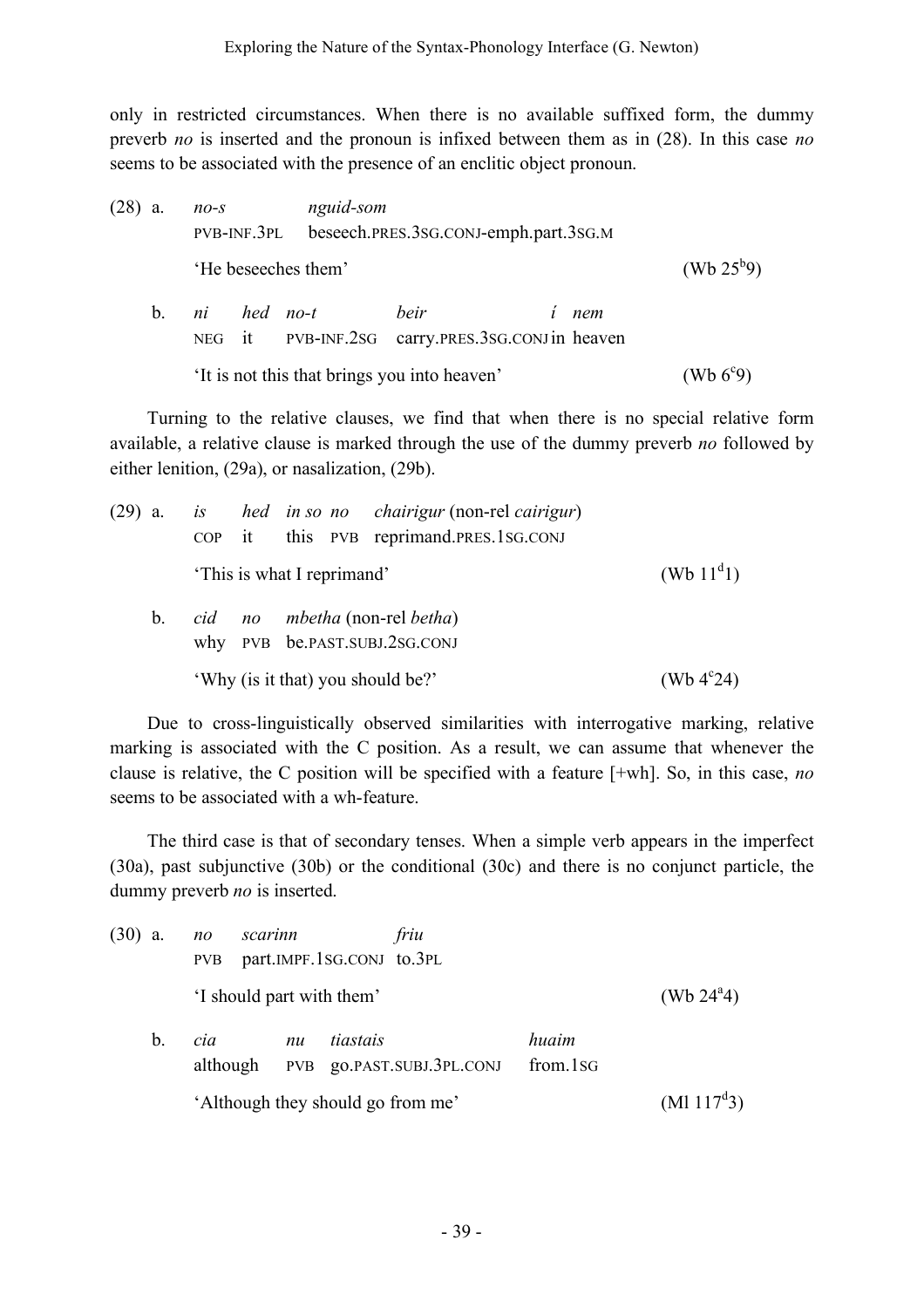c. *no comallaibthe* PVB fulfil.COND.PASS.SG.CONJ 'It would be ful filled'

 $(Ml 105^b 14)$ 

In these cases, *no* seems to be an aspectual particle.

It seems, then, that unlike English *do* there is no one feature that can account for all occurrences of *no*, not even a very general feature like Biberauer and Roberts' [+affective]. It seems, then, that Biberauer and Roberts account of *do*-insertion cannot be carried over to Old Irish. There are two possible alternatives. First, it could be argued that for each different environment in which *no* appears *no* is a different vocabulary item (VI), so in Old Irish there are three homophonous VIs *no*, one that realises C  $[+wh]$ , one that realises C $[+object_{CL}]$  and one that realises C[+aspect]. At first sight, this seems possible, but unappealing. If we consider the analysis in more detail, however, there seems to be a more serious problem. If the VI for *no* contains feature specifications of this kind, we might expect it to behave more like a conjunct particle; so whenever C contains an aspect or wh-feature we might expect *no* to be inserted. However, this does not seem to be the case. The particle *no* appears only when there is no other element that could appear in the C position. This includes not only conjunct particles, but also, as we shall see in the next section, the initial preverbs of compound verbs.

An alternative is to characterise the particle *no* as an elsewhere morpheme. In this case, the appearance of *no* is not conditioned by any one feature in particular. The VI for *no* has no feature specifications, apart from the fact it can appear in C. In DM terms, *no* will always compete for insertion into the C position, but will only be inserted when there are no more highly specified VIs (i.e. conjunct particles or initial preverbs) that match the feature content of C more closely. When C contains a negative feature, or a conjunction feature or a preverb feature (see (31) below), the corresponding VI will be inserted. However, if none of these features are present, the elsewhere morpheme *no* will be inserted.

| (31) | $[C$ [+negative]]                                                                        | $\rightarrow$ | ni                           |
|------|------------------------------------------------------------------------------------------|---------------|------------------------------|
|      | $[C$ [+conjunction]] $\rightarrow$ co <sup>n</sup> , dia <sup>n</sup> , ara <sup>n</sup> |               |                              |
|      | $[C$ [+preverb]]                                                                         |               | $\rightarrow$ do, fo, as, ro |
|      | TCT                                                                                      | $\rightarrow$ | no                           |

The characterization of *no* as an elsewhere morpheme accounts well for the intuition that it appears simply whenever it is needed; however, the VI for *no* listed above is perhaps slightly misleading. C is not, as (31) suggests, realised as *no* in all clauses where there is no conjunct particle and no initial preverb. We saw in the first half of this section that when C contains no features other than a declarative Force feature C receives no realisation at all. Let us consider now how these two scenarios can be reconciled.

The crucial point is that C is only realised as *no* when C contains an extra feature in addition to its default features. When C contains only its default features it receives no phonological realisation. One way to account for this could be to argue that there is a specific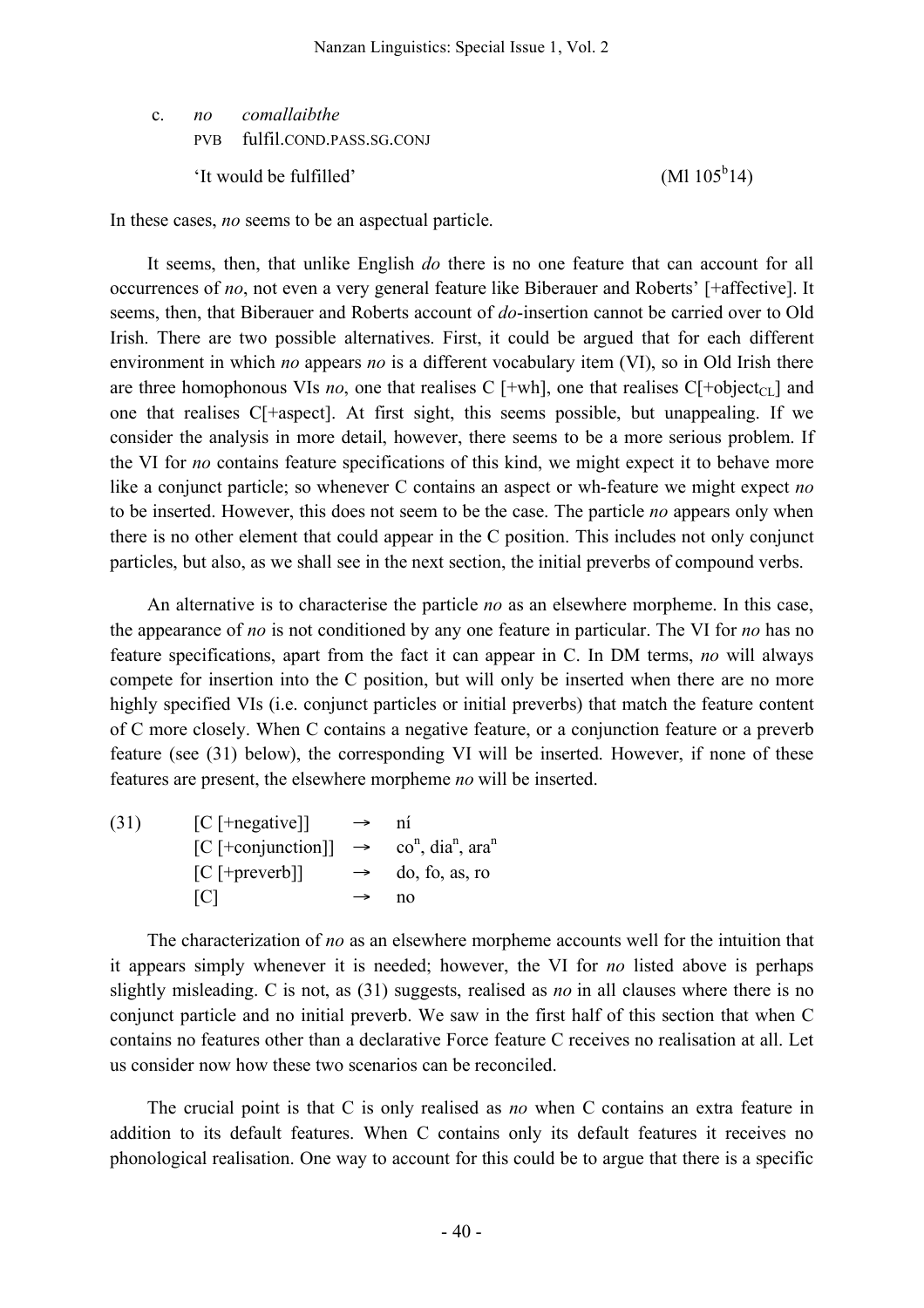VI, such as that given below, that is in effect more specific than the elsewhere case, specifying that when C has its default features it is realised as null.

(32)  $[C$  [Force<sub>0</sub> Finiteness<sub>0</sub> v<sub>0</sub>]]  $\rightarrow \emptyset$ 

However, this is problematic. Under the principles of Vocabulary Insertion, (Halle and Marantz 1993) the VI that matches the feature content of the terminal node most closely is inserted. When the C node is specified with an object clitic feature, it will have the feature structure given below (assuming it is non-relative and the verb is simple):

(33)  $[C$  [Force<sub>0</sub> Finiteness<sub>0</sub> v<sub>0</sub> Object<sub>Cl</sub>]]

This feature structure is more closely matched to the VI in (33) than that for *no* and so we would expect ø to be inserted rather than *no*.

If we return to the account of Affix-Hopping and absolute inflection presented above a new solution emerges. It was argued above that when C contains only an affixal Force feature this feature cannot be realised due to the SAF, as the affix does not have a host. If we further assume, however, that the SAF prevents not simply the Force feature, but the entire C head from receiving a phonological realisation, then we can perhaps explain the distribution of the null C and the elsewhere particle *no*. When C contains only an affixal Force feature, C is marked for deletion as it violates the SAF. Therefore, C cannot receive a phonological realisation and so is simply not considered during the spell-out of the syntactic terminals at Vocabulary Insertion. In this case, then, C is necessarily null as it does not even have the option of being spelled-out. When C contains an extra feature, the SAF is satisfied as the affixal Force feature has a host. Therefore, C is marked for realisation. It is considered by the operation Vocabulary Insertion and so is realised as the elsewhere particle *no*. Viewed in this way the alternation between  $\varnothing$  and *no* reflects whether the C head reaches the point of Spell-Out, and whether or not it is marked for deletion during the process of Chain Reduction. It seems then that the postulation of an affixal Force feature can account not only for the distribution of absolute and conjunct endings but also for the distribution of the particle *no*.

# **5. Conclusion**

The main aim of this paper has been to show how we might begin to develop a more minimalist theory of the interface between syntax and phonology. In order to do this we have considered evidence from Old Irish. It seems that the complexities of the Old Irish verbal system cannot be accounted for by syntax alone. A new post-syntactic account has been proposed that uses only the conceptually motivated syntactic and post-syntactic operations of Agree, Vocabulary Insertion and Chain Reduction. The challenge for future research is to establish whether other syntactically complex data can be accounted for in a similar fashion.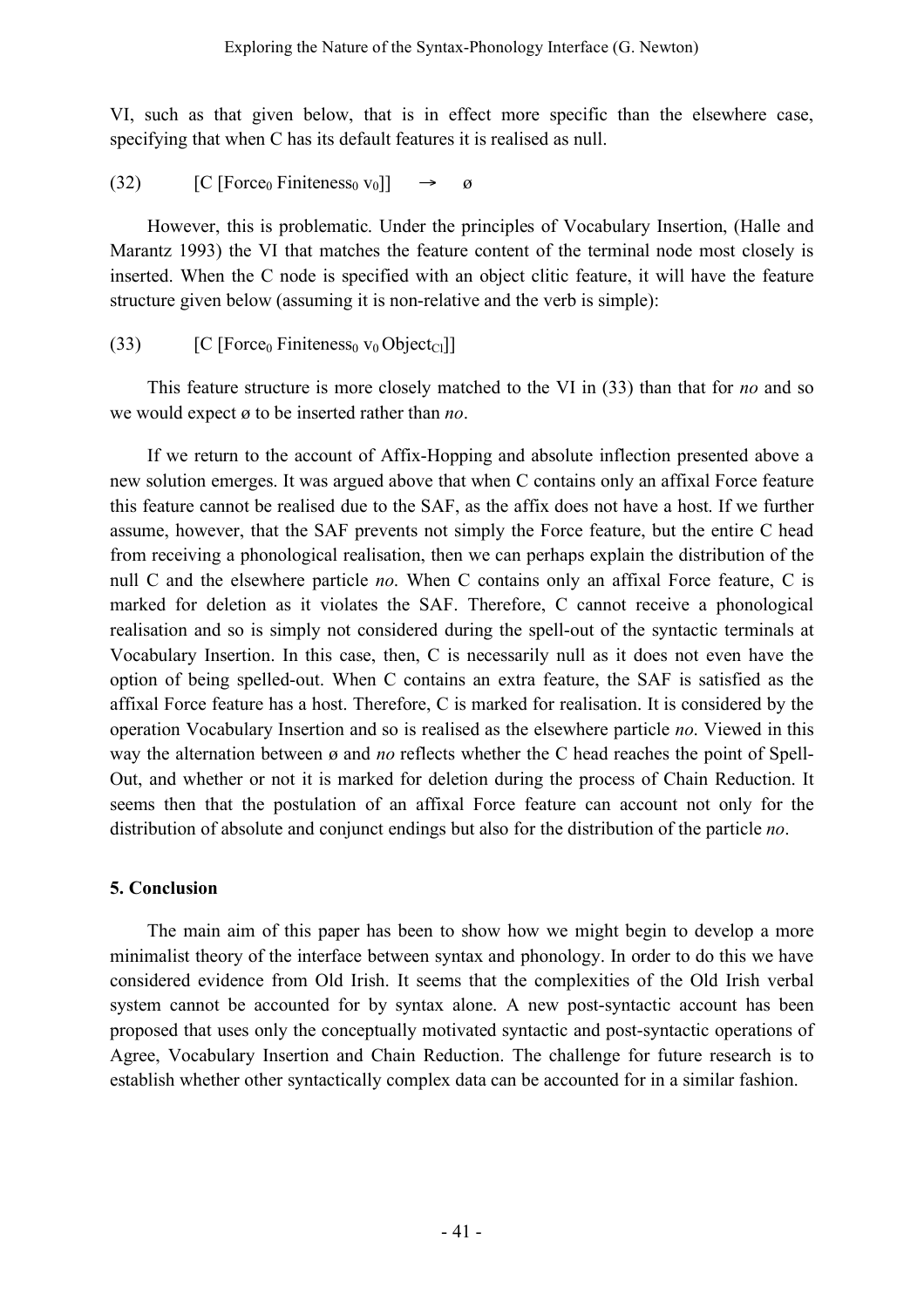## **References**

- Ackema, P. and A. Neeleman (2005). *Beyond morphology: interface conditions on word formation.* Oxford University Press, Oxford.
- Biberauer, T. and I. Roberts (to appear). "Subjects, tense and verb-movement in Germanic and Romance." To appear in *Proceedings of GLOW V in Asia*.
- Bobaljik, J. (2002). "A-chains at the PF interface: Copies and 'covert' movement." *Natural Language and Linguistic Theory* 20, 197–267.
- Borsley, R. and A. Kathol. (2000). "Breton as a V2 language." *Linguistics* 38, 665–710.
- Borsley, R., M. Rivero, and J. Stephens (1996). "Long head movement in Breton." In R. Borsley and I. Roberts (eds.) *The Syntax of the Celtic Languages*. Cambridge University Press, Cambridge, 53–74.
- Brody, M. (1995). *Lexico-logical form: a radically minimalist theory.* MIT Press, Cambridge, MA.
- Cardinaletti, A. and I. Roberts (2002). "The Extended Projection Principle as a condition on the tense dependency." In P. Svenonius (ed.) *Subjects, expletives, and the EPP*. Oxford University Press, Oxford, 125–156.
- Carnie, A., H. Harley and E. Pyatt (2000). "VSO order as raising out of IP? Some evidence from Old Irish." In A. Carnie and E. Guilfoyle (eds.), *The syntax of verb-initial languages.* Oxford University Press, New York, 39–59.
- Chomsky, N. (1957). *Syntactic structures.* Mouton, The Hague.
- Chomsky, N. (2000). "Minimalist inquiries: the framework." In R. Martin, D. Michaels and J. Uriagereka (eds.) *Step by step: essays in minimalist syntax in honor of Howard Lasnik*. MIT Press, Cambridge Mass, 89–156.
- Chomsky, N. (2001). "Derivation by phase." In M. Kenstowicz (ed.), *Ken Hale: a life in language*. MIT Press, Cambridge Mass, 1–52.
- Chomsky, N. (2004). "Beyond explanatory adequacy." In A. Belletti (ed.) *Structures and beyond: the cartography of syntactic structures, volume 3*. Oxford University Press, Oxford, 104–131.
- Chomsky, N. (2005). "On phases," unpublished manuscript, MIT.
- Chomsky, N. (2006). "Approaching UG from below," unpublished manuscript, MIT.
- Chomsky, N. and M. Halle (1968). *The sound pattern of English*. Harper and Row, New York.
- Chung, S. and J. McCloskey (1987) "Government, barriers and small clauses in Modern Irish." *Linguistic Inquiry* 18, 173–237.
- Déchaine, R. and M. Wiltschko (2003). "Negation at the left periphery. Evidence from Algonquian and Salish." In L. Carmichael, C-H. Huang and V. Samiian (eds.), *Proceedings of WECOL 2001*. CSU Fresno, Fresno CA 104-117.
- Embick, D. and R. Noyer (2001). "Movement operations after syntax." *Linguistic Inquiry* 32, 555–596.
- Franks, S. (1999). "Optimality Theory and clitics at PF." In K. Dziwirek, H. Coats and C. M. Vakareliyska (eds.) *Proceedings of Formal Approaches to Slavic Linguistics* 7. Michigan Slavic Publications, Ann Arbor, 101–116.
- Fuß, E. (2005). *The rise of agreement. A formal approach to the syntax and grammaticalization of verbal inflection*. John Benjamins, Amsterdam.
- Grohmann, K. (2000). "Towards a syntactic understanding of prosodically reduced pronouns." *Theoretical Linguistics* 26, 175–210
- Halle, M. and A. Marantz (1993). "Distributed morphology and the pieces of inflection." K. Hale and S. J. Keyser (eds.) *The view from building 20.* MIT Press, Cambridge MA, 111–176.
- Halle, M. and A. Marantz (1994). "Some key features of Distributed Morphology." In A. Carnie and H. Harley (eds.) *Papers on phonology and morphology, MIT Working Papers in Linguistics* 21, 257–288.
- Halpern, A. (1995). *On the placement and morphology of clitics.* CSLI Publications, Stanford, CA.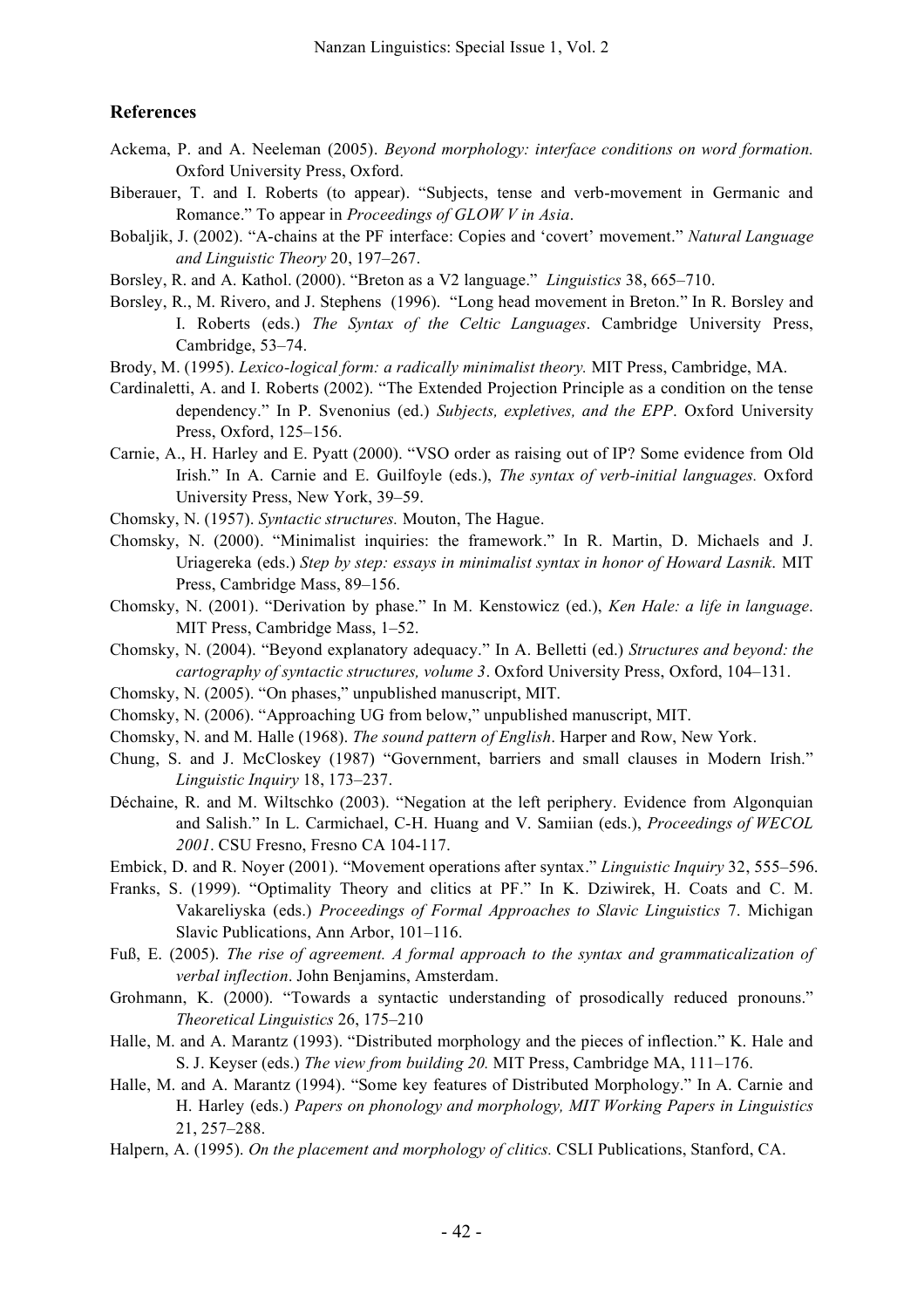- Harley, H. (1994). "Deriving the Morphosyntactic Feature Hierarchy." In A. Carnie and H. Harley (eds.) *MIT Working Papers in Linguistics 21, Papers on Phonology and Morphology*, 289– 320.
- Harley, H. and R. Noyer (1999). "Distributed Morphology." *GLOT International* 4:3–9.
- Harley, H. and E. Ritter (2002). "Person and number in pronouns: A feature-geometric analysis." *Language* 78, 482–526.
- Isaac, G. (2001). "The function and typology of absolute and conjunct flexion in early Celtic: Some hints from Ancient Egyptian." *Transactions of the Philological Society*, 145–168.
- Kayne, R. (1975). *French syntax: the transformational cycle.* MIT Press, Cambridge MA.
- Kayne, R. (1991). "Romance clitics, verb movement and PRO." *Linguistic Inquiry* 33: 409–442.
- Kayne, R. (1994). *The antisymmetry of syntax*. MIT Press, Cambridge MA.
- Koch, J. (1987). "Prosody and the Old Celtic verbal complex." *Ériu* 38, 143–176.
- Laka, I. (1990). *Negation in syntax. On the nature of functional categories and projections*. PhD dissertation, MIT.
- Landau, I. (2006). "Chain resolution in Hebrew V(P) fronting." *Syntax* 9, 32–66.
- Lasnik, H. (1981). "Restricting the theory of transformations: A case study." In N. Hornstein and D. Lightfoot (eds.) *Explanations in linguistics*. Longman, London.
- Lasnik, Howard (1995) "Verbal morphology: syntactic structures meets the minimalist program." In H. Campos and P. Kempchinsky (eds.) *Evolution and revolution in linguistic theory: Essays in honor of Carlos Otero*. Georgetown University Press, Washington DC, 251–275. [Reprinted in Lasnik, H. (1999). *Minimalist analysis*. Blackwell, Oxford.]
- McCloskey, J. (2001). "The morphosyntax of wh-extraction in Irish." *Journal of Linguistics* 37: 67– 100.
- McCloskey, J. (2002). "Resumption, successive cyclicity, and the locality of operations." In S. Epstein and D. Seely (eds.) *Derivation and explanation in the minimalist program*. Blackwell, Malden MA, 184–226.
- McCone, K. (1980). "The nasalizing relative clause with object antecedent in the glosses." *Ériu* 31, 10–27.
- McCone, K. (1997a). *The Early Irish Verb*. Maynooth: An Sagart.
- McDaniel, D. (1989). "Partial and multiple wh-movement." *Natural Language and Linguistic Theory* 7, 565–604.
- Newton, G. (2006). *The development and loss of the Old Irish double system of verbal inflection.* PhD dissertation, University of Cambridge.
- Nunes, J. (1999). "Linearization of chains and phonetic realization of chain links." In S. Epstein and N. Hornstein (eds.) *Working minimalism.* MIT Press, Cambridge MA.
- Nunes, J. (2004). *Linearization of chains and sideward movement.* MIT Press, Cambridge MA.
- Ó hUiginn, R. (1997). "Aspects of clause subordination in Celtic." In F. Josephson (ed.) *Celts and Vikings: proceedings of the Fourth Symposium of Societas Celtologica Nordica*. Meijerbergs institut för svensk etymologisk forskning, Gothenburg, 69–87.
- Pesetsky, D. (1997). "Optimality theory and syntax: movement and pronunciation." In D. Archangeli and T. Langendoen (eds.) *Optimality theory: an overview*. Blackwell, Malden, MA, 134–170.
- Russell, P. (1995). *An introduction to the Celtic languages*. Longman, London.
- Stephens, J. (1982). *Word order in Breton*. PhD dissertation, University of London.
- Thurneysen, R. (1946). *A Grammar of Old Irish: An Enlarged Edition with Supplement* translated by Daniel A Binchy and Osborn Bergin. Dublin Institute for Advanced Studies, Dublin.
- Uriagereka, Juan (1995) "Aspects of the syntax of clitic placement in Western Romance." *Linguistic Inquiry* 26, 79–123.
- Wilford, E. (2005). *An analysis of the Breton auxiliary system.* MPhil dissertation, University of Cambridge.